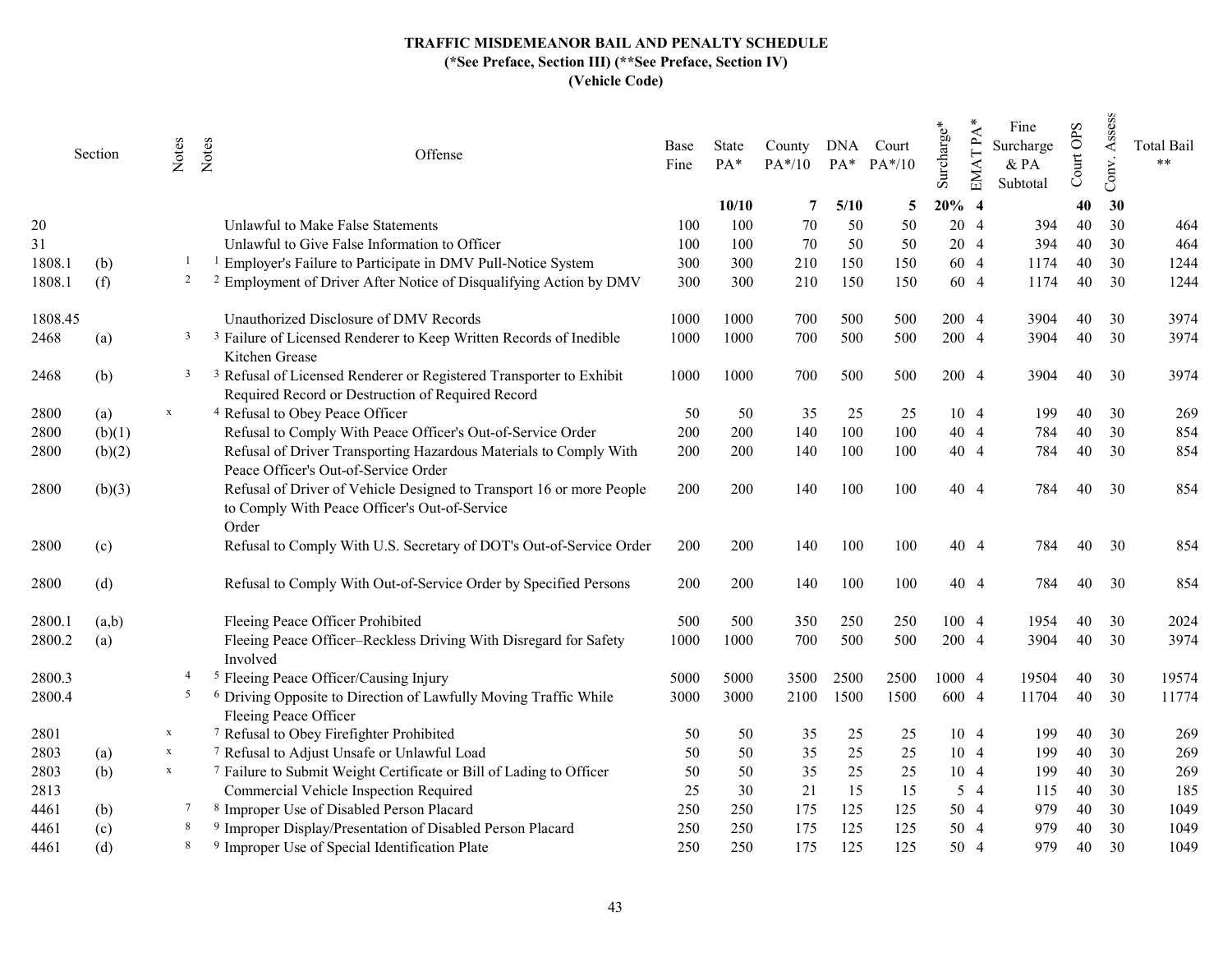|         | Section    | Notes | Notes | Offense                                                                                                                                                                        | Base<br>Fine | State<br>$PA*$ | County<br>$PA*/10$ | DNA        | Court<br>$PA^*$ $PA^*/10$ | Surcharge* | PA<br>EMAT1                                | Fine<br>Surcharge<br>& PA<br>Subtotal | Court OPS | Assess<br>Conv. | <b>Total Bail</b><br>$**$ |
|---------|------------|-------|-------|--------------------------------------------------------------------------------------------------------------------------------------------------------------------------------|--------------|----------------|--------------------|------------|---------------------------|------------|--------------------------------------------|---------------------------------------|-----------|-----------------|---------------------------|
| 4462.5  |            |       |       | Unlawful Display of Evidence of Registration With Intent to Avoid<br>Compliance                                                                                                | 150          | 10/10<br>150   | 7<br>105           | 5/10<br>75 | 5<br>75                   | 20%<br>30  | $\overline{\mathcal{L}}$<br>$\overline{4}$ | 589                                   | 40<br>40  | 30<br>30        | 659                       |
| 4463    | $(b)(1-3)$ | 9     |       | <sup>10</sup> Unlawful Forgery, Passing, Possession, or Sale of Disabled Person<br>Placard With Fraudulent Intent                                                              | 500          | 500            | 350                | 250        | 250                       | 100 4      |                                            | 1954                                  | 40        | 30              | 2024                      |
| 4463    | (c)        |       |       | <sup>10</sup> <sup>11</sup> Unlawful Display of Forged, Counterfeit, or False Disabled Person<br>Placard With Fraudulent Intent                                                | 250          | 250            | 175                | 125        | 125                       |            | 50 4                                       | 979                                   | 40        | 30              | 1049                      |
| 5753    | $(a-d)$    | 11    |       | <sup>12</sup> Failure of Commercial Dealer to Deliver Certificate of Ownership and<br>Registration Card to Transferee                                                          | 150          | 150            | 105                | 75         | 75                        |            | 30 4                                       | 589                                   | 40        | 30              | 659                       |
| 5753    | (f)        | 12    |       | <sup>13</sup> Failure of Licensed Dealer Upon Written Request to Disclose Pertinent<br>Information Regarding Payment or Documents Required for Release                         | 150          | 150            | 105                | 75         | 75                        |            | 30 4                                       | 589                                   | 40        | 30              | 659                       |
| 5901    | (a)        | 13    |       | <sup>14</sup> Failure of Dealer or Lessor-Retailer to Provide Notice of Transfer to<br>DMV Within 5 Calendar Days of Sale                                                      | 150          | 150            | 105                | 75         | 75                        |            | 30 4                                       | 589                                   | 40        | 30              | 659                       |
| 5901    | (b)        | 13    |       | <sup>14</sup> Failure to Record Actual Mileage on DMV Notice of Transfer Form                                                                                                  | 150          | 150            | 105                | 75         | 75                        |            | 30 4                                       | 589                                   | 40        | 30              | 659                       |
| 5901    | (c)        | 13    |       | <sup>14</sup> Noncompliance With Mileage Recording Requirement by Person<br>Other Than Dealer in Possession of Vehicle                                                         | 150          | 150            | 105                | 75         | 75                        |            | 30 4                                       | 589                                   | 40        | 30              | 659                       |
| 8802    |            |       |       | <sup>13</sup> <sup>14</sup> Failure to Return Evidence of Registration to DMV Upon Cancelation,<br>Suspension, or Revocation When Committed With Intent to Defraud             | 300          | 300            | 210                | 150        | 150                       |            | 60 4                                       | 1174                                  | 40        | 30              | 1244                      |
| 8804    |            | 14    |       | <sup>15</sup> Failure by California Resident to Pay California Registration Fees<br>While Registering Vehicle in a Foreign Jurisdiction and Operating<br>Vehicle in California | 150          | 150            | 105                | 75         | 75                        |            | 30 4                                       | 589                                   | 40        | 30              | 659                       |
| 10501   | (a)        | 15    |       | <sup>16</sup> False Report of Vehicle Theft With Intent to Deceive                                                                                                             | 300          | 300            | 210                | 150        | 150                       |            | 60 4                                       | 1174                                  | 40        | 30              | 1244                      |
| 10750   | (a)        | 16    |       | <sup>17</sup> Unauthorized Alteration of Vehicle Numbers or Identification Marks                                                                                               | 200          | 200            | 140                | 100        | 100                       |            | 40 4                                       | 784                                   | 40        | 30              | 854                       |
| 10751   | (a)        | 17    |       | <sup>18</sup> Knowing Purchase, Sale, or Possession of Vehicle With Removed,<br>Defaced, Altered, or Destroyed Registration or Identification Numbers                          | 300          | 300            | 210                | 150        | 150                       |            | 60 4                                       | 1174                                  | 40        | 30              | 1244                      |
| 10851   | (a)        | 18    |       | <sup>19</sup> Driving or Taking Vehicle Without<br>Consent of Owner With Intent to<br>Deprive Owner of Title or                                                                | 1500         | 1500           | 1050               | 750        | 750                       | 300 4      |                                            | 5854                                  | 40        | 30              | 5924                      |
| 10851.5 |            | 19    |       | Possession of Vehicle<br><sup>20</sup> Theft of Binder Chains                                                                                                                  | 1000         | 1000           | 700                | 500        | 500                       | 200 4      |                                            | 3904                                  | 40        | 30              | 3974                      |
|         |            |       |       |                                                                                                                                                                                |              |                |                    |            |                           |            |                                            |                                       |           |                 |                           |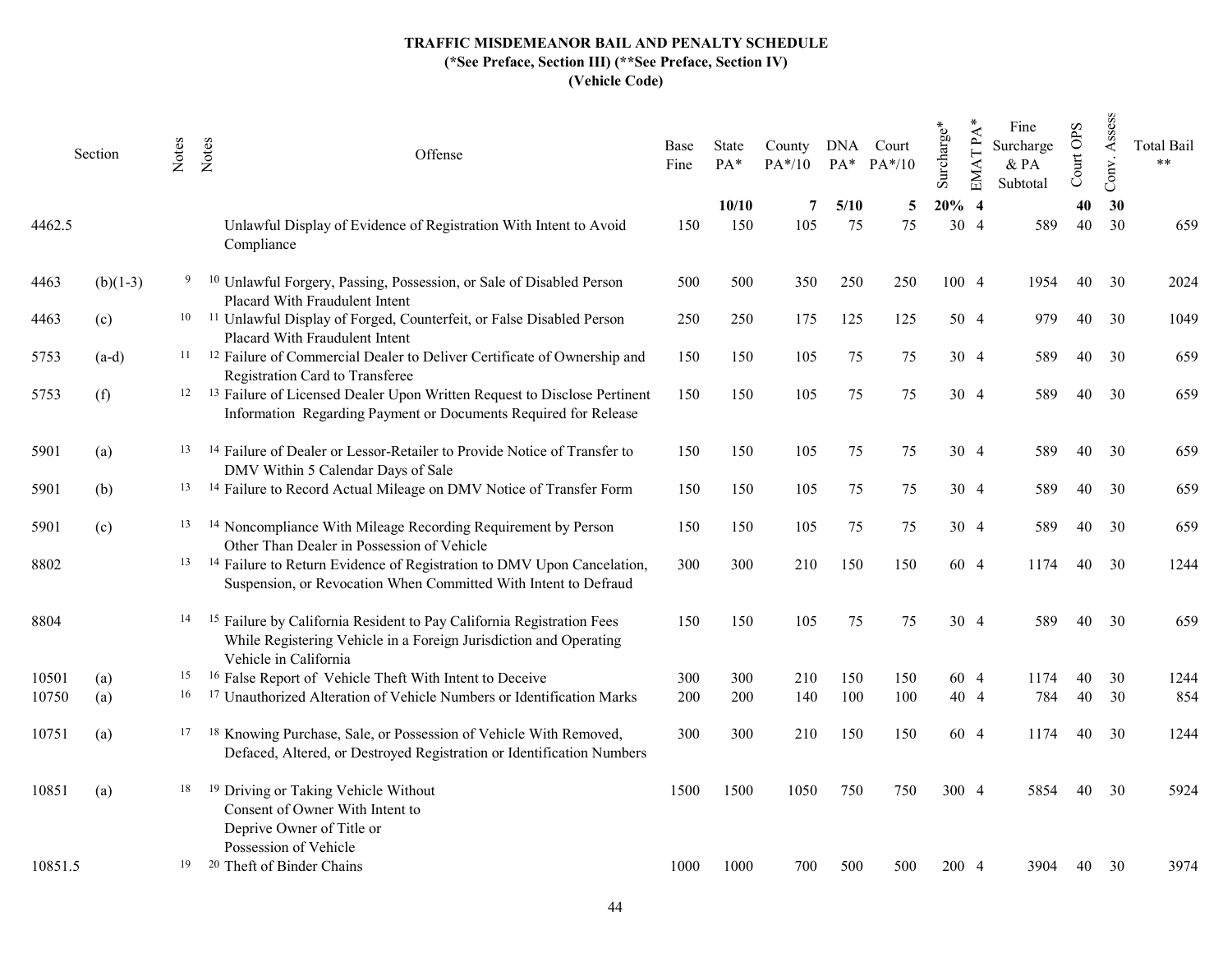|       | Section | Notes | Notes<br>Offense                                                                                                                                       | Base<br>Fine | State<br>$PA*$ | County<br>$PA*/10$ |      | DNA Court<br>$PA^*$ $PA^*/10$ | Surcharge* | PA<br><b>EMAT</b> | Fine<br>Surcharge<br>& PA<br>Subtotal | OPS<br>Court | Assess<br>Conv. | <b>Total Bail</b><br>$\ast$ $\ast$ |
|-------|---------|-------|--------------------------------------------------------------------------------------------------------------------------------------------------------|--------------|----------------|--------------------|------|-------------------------------|------------|-------------------|---------------------------------------|--------------|-----------------|------------------------------------|
|       |         |       |                                                                                                                                                        |              | 10/10          | 7                  | 5/10 | 5                             | 20%        | $\overline{4}$    |                                       | 40           | 30              |                                    |
| 10852 |         | 20    | Injuring or Tampering With Vehicle or Contents Without Consent of<br>Owner                                                                             | 300          | 300            | 210                | 150  | 150                           | 60         | $\overline{4}$    | 1174                                  | 40           | 30              | 1244                               |
| 10853 |         | 20    | Climbing Onto, Attempting to Manipulate, or Tampering With<br>- 21<br>Unattended Vehicle With Intent to Commit Malicious Injury, Mischief,<br>or Crime | 500          | 500            | 350                | 250  | 250                           |            | 100 4             | 1954                                  | 40           | 30              | 2024                               |
| 10854 |         | 21    | <sup>22</sup> Tampering With, Driving, or Removing Any Part of Vehicle by Bailee                                                                       | 300          | 300            | 210                | 150  | 150                           |            | 60 4              | 1174                                  | 40           | 30              | 1244                               |
| 11500 | (a)(1)  | X     | <sup>23</sup> Conducting Business as Automobile Dismantler Without Valid Permit/<br>License and Official Place of Business                             | 250          | 250            | 175                | 125  | 125                           |            | 50 4              | 979                                   | 40           | 30              | 1049                               |
| 11520 | (a)     |       | <sup>22</sup> <sup>24</sup> Failure of Licensed Auto Dismantler to Provide Required Notice to<br>DMV and DOJ Within Required Time                      | 150          | 150            | 105                | 75   | 75                            |            | 30 4              | 589.                                  | 40           | 30              | 659                                |
| 11700 |         |       | <sup>22</sup> <sup>24</sup> Acting as Dealer, Remanufacturer, Manufacturer, Transporter, or<br>Distributor Without a Valid License                     | 250          | 250            | 175                | 125  | 125                           |            | 50 4              | 979                                   | 40           | 30              | 1049                               |
| 11713 | $(a-d)$ | 22    | <sup>24</sup> False Advertising by Dealer                                                                                                              | 250          | 250            | 175                | 125  | 125                           |            | 50 4              | 979                                   | 40           | 30              | 1049                               |
| 11713 | (e)     | 22    | <sup>24</sup> Engage in Business Without Required Bond                                                                                                 | 250          | 250            | 175                | 125  | 125                           |            | 50 4              | 979                                   | 40           | 30              | 1049                               |
| 11713 | (f)     | 22    | <sup>24</sup> Engage in Business Without Maintaining Established Place of Business                                                                     | 250          | 250            | 175                | 125  | 125                           |            | 50 4              | 979                                   | 40           | 30              | 1049                               |
| 11713 | (g)     |       | <sup>24</sup> Failure to Include Fee for Licensing and Transfer of Title as Added<br>Cost in Selling Price                                             | 250          | 250            | 175                | 125  | 125                           |            | 50 4              | 979                                   | 40           | 30              | 1049                               |
| 11713 | (h)     |       | <sup>24</sup> Employ or Fail to Report Unlicensed Salesperson                                                                                          | 250          | 250            | 175                | 125  | 125                           |            | 50 4              | 979                                   | 40           | 30              | 1049                               |
| 11713 | (i)     |       | <sup>22</sup> <sup>24</sup> Deliver Vehicle for Operation on California Highways That Fails to<br>Meet Code Requirements                               | 250          | 250            | 175                | 125  | 125                           |            | 50 4              | 979                                   | 40           | 30              | 1049                               |
| 11713 | (j)     | 22    | <sup>24</sup> Permit or Engage in the Unauthorized Use of Special Plates                                                                               | 250          | 250            | 175                | 125  | 125                           |            | 50 4              | 979                                   | 40           | 30              | 1049                               |
| 11713 | (k)     | 22    | <sup>24</sup> Falsely Advertise That No Down Payment Is Necessary                                                                                      | 250          | 250            | 175                | 125  | 125                           |            | 50 4              | 979                                   | 40           | 30              | 1049                               |
| 11713 | (1)     | 22    | <sup>24</sup> Failure to Pay Full Sales Tax Due to IRS                                                                                                 | 250          | 250            | 175                | 125  | 125                           |            | 50 4              | 979                                   | 40           | 30              | 1049                               |
| 11713 | (m)     | 22    | <sup>24</sup> Permit Unauthorized Use of Dealer's License by Non-dealer                                                                                | 250          | 250            | 175                | 125  | 125                           |            | 50 4              | 979                                   | 40           | 30              | 1049                               |
| 11713 | (n)     | 22    | <sup>24</sup> Permit Unauthorized Use of Dealer's License by Non-dealer                                                                                | 250          | 250            | 175                | 125  | 125                           |            | 50 4              | 979                                   | 40           | 30              | 1049                               |
| 11713 | (o)     | 22    | <sup>24</sup> Disconnecting or Resetting Odometer by Dealer                                                                                            | 250          | 250            | 175                | 125  | 125                           |            | 50 4              | 979                                   | 40           | 30              | 1049                               |
| 11713 | (p)     |       | <sup>22</sup> <sup>24</sup> Acceptance of Deposit by Licensee Without Availability of Vehicle As<br>Required                                           | 250          | 250            | 175                | 125  | 125                           |            | 50 4              | 979                                   | 40           | 30              | 1049                               |
| 11713 | (q)     | 22    | <sup>24</sup> Consignment of New Vehicle for Sale to Another Dealer                                                                                    | 250          | 250            | 175                | 125  | 125                           |            | 50 4              | 979                                   | 40           | 30              | 1049                               |
| 11713 | (r)     | 22    | <sup>24</sup> Display of Vehicle for Sale at Place Not Authorized by DMV for<br>Dealer                                                                 | 250          | 250            | 175                | 125  | 125                           |            | 50 4              | 979                                   | 40           | 30              | 1049                               |
| 11713 | (s)     |       | Advertisement of Vehicle by Dealer Using Photo With Different Year,<br>Make, Make, or Model                                                            | 250          | 250            | 175                | 125  | 125                           |            | 50 4              | 979                                   | 40           | 30              | 1049                               |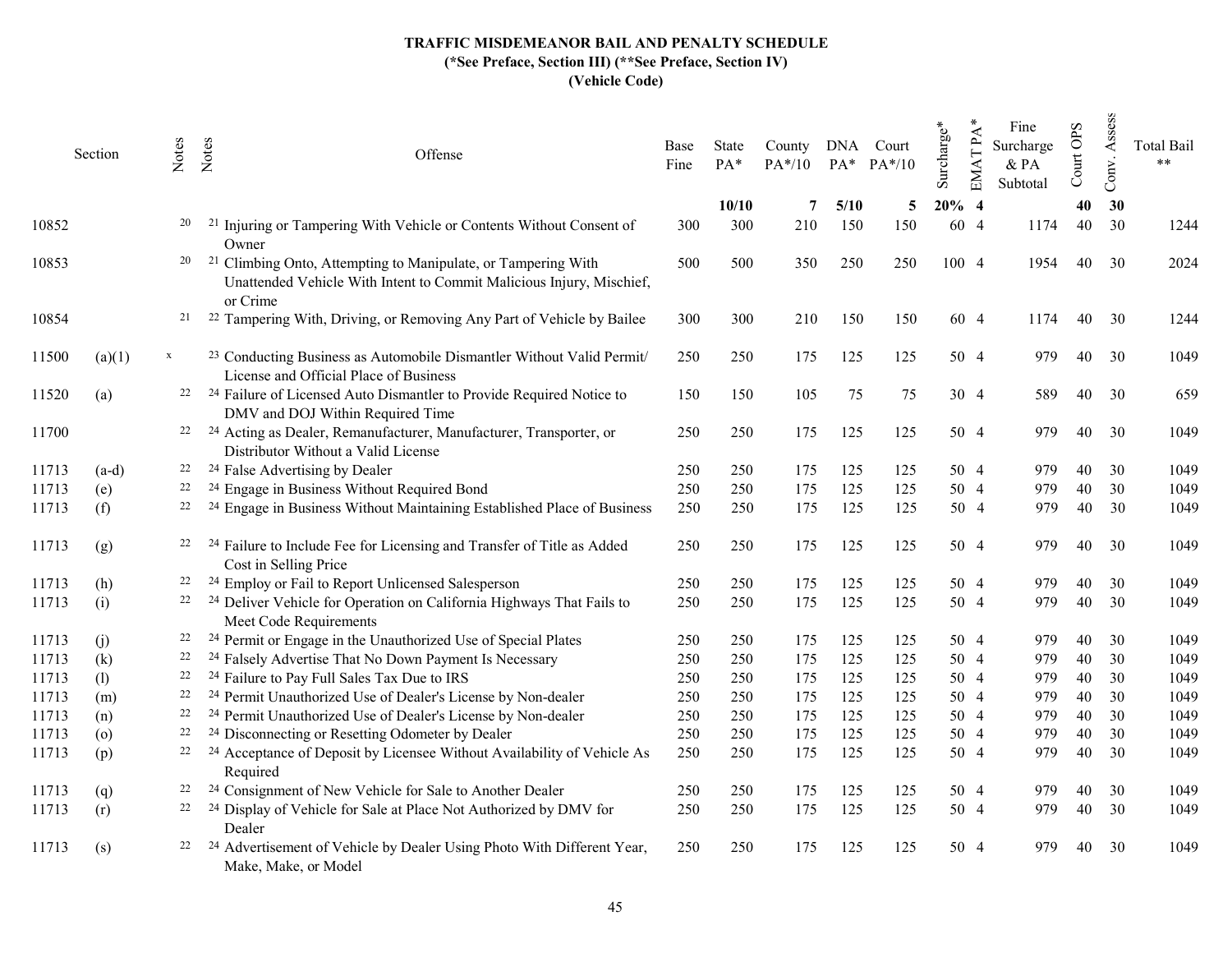|                         | Section           | Notes | Notes<br>Offense                                                                                                                                                                                                                       | Base<br>Fine | State<br>PA* | County<br>$PA*/10$ |           | DNA Court<br>PA* PA*/10 | Surcharge* | EMAT PA                          | Fine<br>Surcharge<br>& PA<br>Subtotal | Court OPS | Assess<br>Conv. | <b>Total Bail</b><br>$**$ |
|-------------------------|-------------------|-------|----------------------------------------------------------------------------------------------------------------------------------------------------------------------------------------------------------------------------------------|--------------|--------------|--------------------|-----------|-------------------------|------------|----------------------------------|---------------------------------------|-----------|-----------------|---------------------------|
|                         |                   |       |                                                                                                                                                                                                                                        |              | 10/10        | 7                  | 5/10      | 5                       | $20%$ 4    |                                  |                                       | 40        | 30              |                           |
| 11713<br>11713.17 (a,b) | (t)               | 22    | <sup>24</sup> Failure of Dealer to Disclose in Ad Previous Use of Vehicle<br>Violation by Dealer, Manufacturer, or Distributor of Requirements for                                                                                     | 250<br>150   | 250<br>150   | 175<br>105         | 125<br>75 | 125<br>75               | 50<br>30   | $\overline{4}$<br>$\overline{4}$ | 979<br>589                            | 40<br>40  | 30<br>30        | 1049<br>659               |
|                         |                   |       | Securing Front License on Vehicle                                                                                                                                                                                                      |              |              |                    |           |                         |            |                                  |                                       |           |                 |                           |
| 11725                   | (a)               | 22    | <sup>24</sup> Removal of Vehicle to Foreign Jurisdiction for Registration                                                                                                                                                              | 150          | 150          | 105                | 75        | 75                      |            | 30 4                             | 589                                   | 40        | 30              | 659                       |
| 11725                   | (b)               | 22    | <sup>24</sup> Failure to Remove License Plates From Vehicle If Known That Vehicle<br>Is to Be Exported to Foreign Jurisdiction                                                                                                         | 150          | 150          | 105                | 75        | 75                      |            | 30 4                             | 589                                   | 40        | 30              | 659                       |
| 11800                   |                   | 22    | <sup>24</sup> Conduct of Business as Vehicle Salesperson Without Valid License                                                                                                                                                         | 250          | 250          | 175                | 125       | 125                     |            | 50 4                             | 979                                   | 40        | 30              | 1049                      |
| 12110                   | $\left( a\right)$ | 23    | Providing or Requesting a Commission,<br>25<br>Gift, or Compensation Consideration of<br>Arranging or Requesting the Services of a Tow Truck                                                                                           | 1000         | 1000         | 700                | 500       | 500                     | 200 4      |                                  | 3904                                  | 40        | 30              | 3974                      |
| 12110                   | (c)               | 23    | <sup>25</sup> Exchange of Valuable Consideration Between Towing Service or<br>Employee of Towing Service and Repair Shop or Employee of Repair<br>Shop for the Delivery or Arranging of Delivery of a<br>Vehicle for Storage or Repair | 1000         | 1000         | 700                | 500       | 500                     | 200 4      |                                  | 3904                                  | 40        | 30              | 3974                      |
| 12500                   | (a)               |       | Unlawful to Drive Unless Licensed                                                                                                                                                                                                      | 100          | 100          | 70                 | 50        | 50                      |            | 20 4                             | 394                                   | 40        | 30              | 464                       |
| 12515                   | (b)               |       | Minor Under 21 Employed to Drive in Interstate Commerce or Carry<br>Hazardous Materials                                                                                                                                                | 200          | 200          | 140                | 100       | 100                     |            | 40 4                             | 784                                   | 40        | 30              | 854                       |
| 12517                   | (a)(2)            | 24    | <sup>26</sup> Operation of School Bus Without Certificate in Possession While<br><b>Transporting Pupils</b>                                                                                                                            | 250          | 250          | 175                | 125       | 125                     |            | 50 4                             | 979                                   | 40        | 30              | 1049                      |
| 12517                   | (b)               | 24    | <sup>26</sup> Operation of School Pupil Activity Bus Without Certificate in<br>Possession While Transporting Pupils                                                                                                                    | 250          | 250          | 175                | 125       | 125                     |            | 50 4                             | 979                                   | 40        | 30              | 1049                      |
| 12517.45 (a)            |                   |       | Unlawful Operation of Specified Vehicle Transporting Pupils                                                                                                                                                                            | 250          | 250          | 175                | 125       | 125                     |            | 50 4                             | 979                                   | 40        | 30              | 1049                      |
| 12519                   | (a)               |       | Unlawful to Drive Without Farm Labor Vehicle License                                                                                                                                                                                   | 80           | 80           | 56                 | 40        | 40                      |            | 16 4                             | 316                                   | 40        | 30              | 386                       |
| 12951                   | (b)               |       | Refusal to Present License to Officer                                                                                                                                                                                                  | 50           | 50           | 35                 | 25        | 25                      |            | 10 4                             | 199                                   | 40        | 30              | 269                       |
| 13004                   | $(a-g)$           |       | Identification Card-Unlawful Use                                                                                                                                                                                                       | 50           | 50           | 35                 | 25        | 25                      |            | 10 4                             | 199                                   | 40        | 30              | 269                       |
| 13004.1                 | (a)               | 25    | <sup>27</sup> Manufacture/Sale of Fraudulent ID                                                                                                                                                                                        | 250          | 250          | 175                | 125       | 125                     |            | 50 4                             | 979                                   | 40        | 30              | 1049                      |
| 14601                   | (a)               | 26    | <sup>28</sup> Driving While Suspended or Revoked                                                                                                                                                                                       | 300          | 300          | 210                | 150       | 150                     |            | 60 4                             | 1174                                  | 40        | 30              | 1244                      |
| 14601.1                 | (a)               | 26    | <sup>28</sup> Driving While Suspended or Revoked for Offenses Not Relating to<br>Driving<br>Ability                                                                                                                                    | 300          | 300          | 210                | 150       | 150                     |            | 60 4                             | 1174                                  | 40        | 30              | 1244                      |
| 14601.2                 | (a,b)             | 27    | <sup>29</sup> Driving While Suspended or Revoked<br>for Driving Under Influence of<br>Alcohol/Drugs                                                                                                                                    | 500          | 500          | 350                | 250       | 250                     | 100 4      |                                  | 1954                                  | 40        | 30              | 2024                      |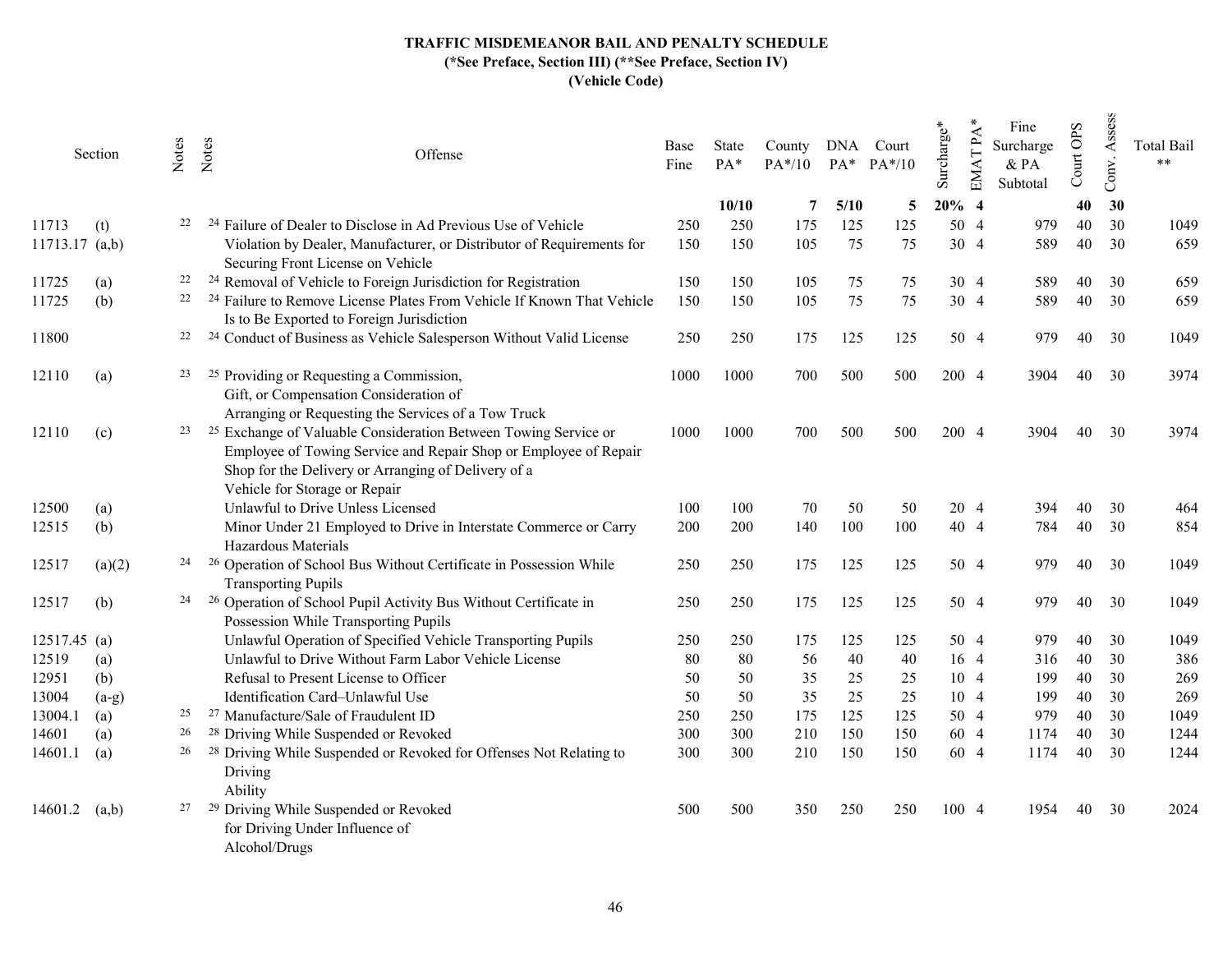|         | Section    | Notes | Notes<br>Offense                                                                                                                                                                   | Base<br>Fine | State<br>$PA*$ | County<br>$PA*/10$ |      | DNA Court<br>PA* PA*/10 | Surcharge* | $PA^2$<br><b>EMAT</b> | Fine<br>Surcharge<br>$&$ PA<br>Subtotal | OPS<br>Court | Assess<br>Conv. | <b>Total Bail</b><br>$**$ |
|---------|------------|-------|------------------------------------------------------------------------------------------------------------------------------------------------------------------------------------|--------------|----------------|--------------------|------|-------------------------|------------|-----------------------|-----------------------------------------|--------------|-----------------|---------------------------|
|         |            |       |                                                                                                                                                                                    |              | 10/10          | 7                  | 5/10 | 5                       | 20%        | -4                    |                                         | 40           | 30              |                           |
| 14601.3 | (a)        | 28    | Accumulation of Driver Record History by Habitual Traffic Offender<br>During Period of License Suspension or After<br>Revocation                                                   | 1000         | 1000           | 700                | 500  | 500                     | 200        | $\overline{4}$        | 3904                                    | 40           | 30              | 3974                      |
| 14601.4 | (a)        | 29    | Causing Bodily Injury While Driving With Suspended License<br>- 31                                                                                                                 | 500          | 500            | 350                | 250  | 250                     |            | 100 4                 | 1954                                    | 40           | 30              | 2024                      |
| 14601.5 | (a,b)      | 30    | <sup>32</sup> Driving When Privilege Suspended or Revoked for Refusing Chemical<br>Test or Driving With Excessive Blood Alcohol                                                    | 500          | 500            | 350                | 250  | 250                     |            | 100 4                 | 1954                                    | 40           | 30              | 2024                      |
| 14602.6 | (g)(4)     |       | Knowingly Releasing Impounded Vehicle Prior to End of<br><b>Impoundment Period</b>                                                                                                 | 2000         | 2000           | 1400               | 1000 | 1000                    | 400 4      |                       | 7804                                    | 40           | 30              | 7874                      |
| 14604   | (a)        |       | <sup>31</sup> <sup>33</sup> Knowingly Allow Another to Drive Vehicle Without Valid Driver's<br>License                                                                             | 150          | 150            | 105                | 75   | 75                      |            | 30 4                  | 589                                     | 40           | 30              | 659                       |
| 14610   | $(a)(1-8)$ |       | Unlawful Use of License Defined                                                                                                                                                    | 100          | 100            | 70                 | 50   | 50                      |            | 20 4                  | 394                                     | 40           | 30              | 464                       |
| 14610.1 | (a)        | 32    | <sup>34</sup> Manufacture/Sale of Fraudulent ID/Driver's License Prohibited                                                                                                        | 250          | 250            | 175                | 125  | 125                     |            | 50 4                  | 979                                     | 40           | 30              | 1049                      |
| 15309.5 | (a)(1)     |       | <sup>33</sup> <sup>35</sup> Sell, Offer, Distribute, or Use Crib Sheet or Device for Commercial<br>Driver's License Examination                                                    | 350          | 350            | 245                | 175  | 175                     |            | 70 4                  | 1369                                    | 40           | 30              | 1439                      |
| 15309.5 | (a)(2)     |       | <sup>33</sup> <sup>35</sup> Impersonate or Allow Impersonation of Applicant for Commercial<br>Driver's License Examination                                                         | 350          | 350            | 245                | 175  | 175                     |            | 70 4                  | 1369                                    | 40           | 30              | 1439                      |
| 15309.5 | (a)(3)     |       | <sup>33</sup> <sup>35</sup> Provide or Use Unauthorized Assistance During Commercial Driver's<br>License Examination                                                               | 350          | 350            | 245                | 175  | 175                     |            | 70 4                  | 1369                                    | 40           | 30              | 1439                      |
| 15501   |            |       | <sup>34</sup> <sup>36</sup> Presentation of False Driver's License by Minor                                                                                                        | 150          | 150            | 105                | 75   | 75                      |            | 30 4                  | 589                                     | 40           | 30              | 659                       |
| 16030   | (a)        |       | <sup>35</sup> <sup>37</sup> False Evidence of Financial Responsibility                                                                                                             | 750          | 750            | 525                | 375  | 375                     |            | 150 4                 | 2929                                    | 40           | 30              | 2999                      |
| 16560   | (a,b)      |       | Violation of Interstate Highway Carrier Requirements                                                                                                                               | 300          | 300            | 210                | 150  | 150                     |            | 60 4                  | 1174                                    | 40           | 30              | 1244                      |
| 20001   | (a)        |       | <sup>36</sup> <sup>38</sup> Duty to Stop When Involved in Accident With Injury or Death                                                                                            | 1000         | 1000           | 700                | 500  | 500                     |            | 200 4                 | 3904                                    | 40           | 30              | 3974                      |
| 20002   | (a,b)      |       | Hit and Run-Property Damage                                                                                                                                                        | 300          | 300            | 210                | 150  | 150                     |            | 60 4                  | 1174                                    | 40           | 30              | 1244                      |
| 20003   |            |       | <sup>37</sup> <sup>39</sup> Failure to Provide Required Information or Render Necessary<br>Assistance to Occupants of Struck Vehicle With Accident Resulting in<br>Injury or Death | 250          | 250            | 175                | 125  | 125                     |            | 50 4                  | 979                                     | 40           | 30              | 1049                      |
| 21200.5 |            |       | Bicyclist Riding Under the Influence                                                                                                                                               | 150          | 150            | 105                | 75   | 75                      |            | 30 4                  | 589                                     | 40           | 30              | 659                       |
| 21464   | (d)        | 38    | <sup>40</sup> Willful Interference With Traffic Device or Willful Use, Possession, or<br>Distribution of Traffic Interference Device That Results in Injury or<br>Death            | 5000         | 5000           | 3500               | 2500 | 2500                    | 1000 4     |                       | 19504                                   | 40           | 30              | 19574                     |
| 21651   | (b)        | 39    | <sup>41</sup> Driving Wrong Way on Divided Highway                                                                                                                                 | 80           | 80             | 56                 | 40   | 40                      |            | 16 4                  | 316                                     | 40           | 30              | 386                       |
| 21651   | (c)        | 40    | <sup>42</sup> Willfully Driving Wrong Way on Divided Highway and Causing<br>Injury or Death                                                                                        | 1000         | 1000           | 700                | 500  | 500                     |            | 200 4                 | 3904                                    | 40           | 30              | 3974                      |
| 21655.9 | (c)        | 41    | <sup>43</sup> Operate or Own Vehicle That Displays Low-Emission Decal Not<br>Issued for the Vehicle                                                                                | 250          | 250            | 175                | 125  | 125                     |            | 50 4                  | 979                                     | 40           | 30              | 1049                      |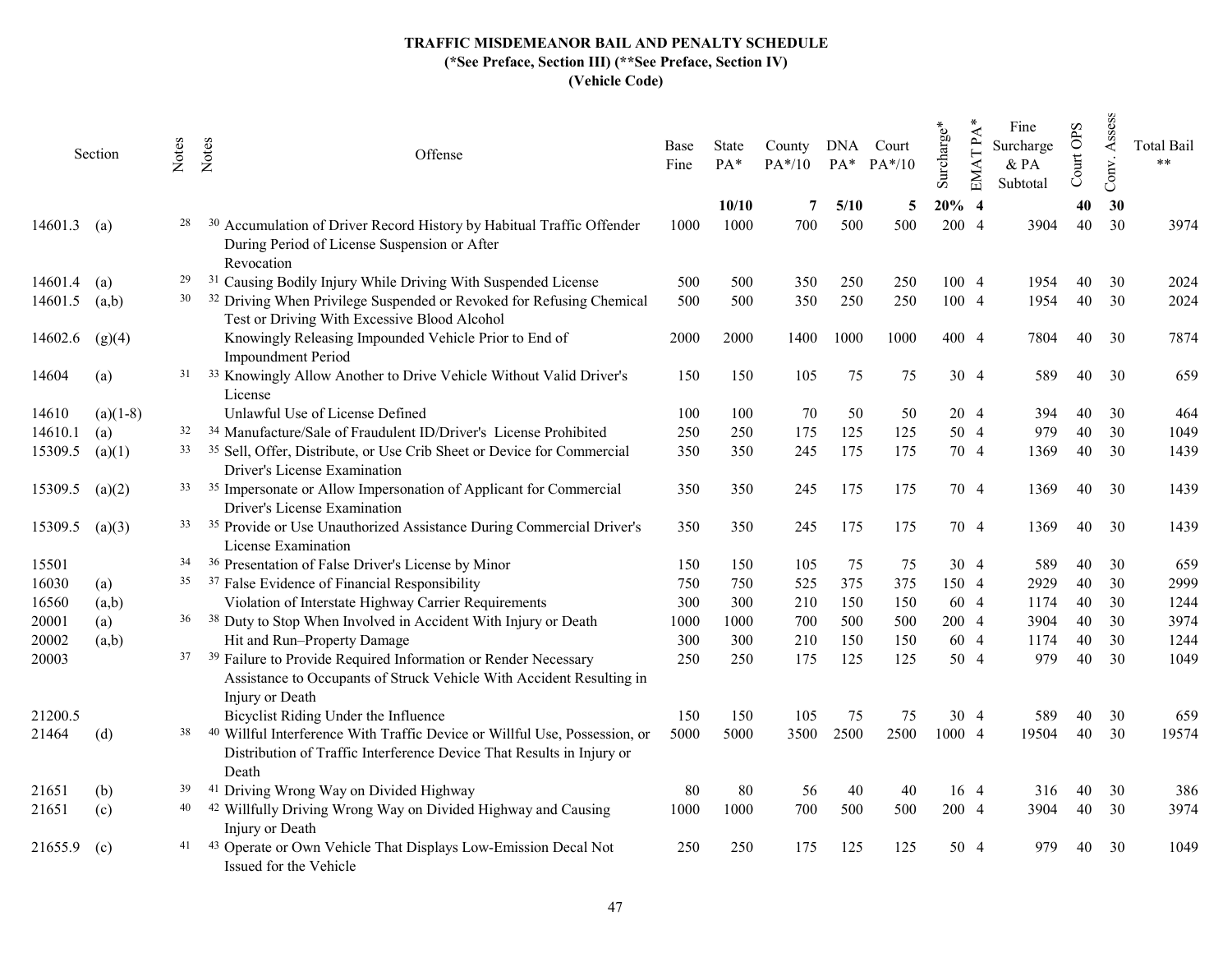| Section     | Notes | Offense                                                                                              | Base<br>Fine                                                                                                                                                                                                                                                                                                                                                                                                                                                                                                                                                                                                                                                                                                                                                                                                                                                                                                                                                                             | State<br>PA* | County<br>$PA*/10$ |      |     | Surcharge*                           | $\mathbf{P}\mathbf{A}$<br><b>EMAT</b> | Fine<br>& PA<br>Subtotal                                                                                                                                                                         | Court OPS | Conv. | <b>Total Bail</b><br>$**$ |
|-------------|-------|------------------------------------------------------------------------------------------------------|------------------------------------------------------------------------------------------------------------------------------------------------------------------------------------------------------------------------------------------------------------------------------------------------------------------------------------------------------------------------------------------------------------------------------------------------------------------------------------------------------------------------------------------------------------------------------------------------------------------------------------------------------------------------------------------------------------------------------------------------------------------------------------------------------------------------------------------------------------------------------------------------------------------------------------------------------------------------------------------|--------------|--------------------|------|-----|--------------------------------------|---------------------------------------|--------------------------------------------------------------------------------------------------------------------------------------------------------------------------------------------------|-----------|-------|---------------------------|
|             |       |                                                                                                      |                                                                                                                                                                                                                                                                                                                                                                                                                                                                                                                                                                                                                                                                                                                                                                                                                                                                                                                                                                                          | 10/10        | 7                  | 5/10 | 5   |                                      | $\overline{4}$                        |                                                                                                                                                                                                  | 40        | 30    |                           |
| (a,b)       | 42    | Limitation on Driving Hours<br>-44                                                                   | 100                                                                                                                                                                                                                                                                                                                                                                                                                                                                                                                                                                                                                                                                                                                                                                                                                                                                                                                                                                                      | 100          | 70                 | 50   | 50  |                                      |                                       | 394                                                                                                                                                                                              | 40        | 30    | 464                       |
|             |       |                                                                                                      | 90                                                                                                                                                                                                                                                                                                                                                                                                                                                                                                                                                                                                                                                                                                                                                                                                                                                                                                                                                                                       |              |                    | 45   | 45  |                                      | $\overline{4}$                        | 355                                                                                                                                                                                              | 40        | 30    | 425                       |
|             |       | Blind Pedestrians Right-of-Way                                                                       | 500                                                                                                                                                                                                                                                                                                                                                                                                                                                                                                                                                                                                                                                                                                                                                                                                                                                                                                                                                                                      |              | 350                |      | 250 |                                      |                                       | 1954                                                                                                                                                                                             | 40        |       | 2024                      |
| (a)         |       | Maximum Speed for Commercial Vehicles-In Excess of Speed Limit<br>by 15 MPH or More                  | 300                                                                                                                                                                                                                                                                                                                                                                                                                                                                                                                                                                                                                                                                                                                                                                                                                                                                                                                                                                                      | 300          | 210                | 150  | 150 |                                      |                                       | 1174                                                                                                                                                                                             | 40        | 30    | 1244                      |
| (a)(1)      |       | Illegal Stop by Tow Truck on Highway                                                                 | 100                                                                                                                                                                                                                                                                                                                                                                                                                                                                                                                                                                                                                                                                                                                                                                                                                                                                                                                                                                                      | 100          | 70                 | 50   | 50  |                                      |                                       | 394                                                                                                                                                                                              | 40        | 30    | 464                       |
| $(a)(2-4)$  |       | Failure to Possess Required Information for Stop of Tow Truck on<br>Highway                          | 100                                                                                                                                                                                                                                                                                                                                                                                                                                                                                                                                                                                                                                                                                                                                                                                                                                                                                                                                                                                      | 100          | 70                 | 50   | 50  |                                      |                                       | 394                                                                                                                                                                                              | 40        | 30    | 464                       |
| (b)         |       | Truck on Highway                                                                                     | 250                                                                                                                                                                                                                                                                                                                                                                                                                                                                                                                                                                                                                                                                                                                                                                                                                                                                                                                                                                                      | 250          | 175                | 125  | 125 |                                      |                                       | 979.                                                                                                                                                                                             | 40        | 30    | 1049                      |
| (c)(1,2)    |       | <sup>46</sup> Failure to Provide Written Estimate as Required for Tow Services                       | 250                                                                                                                                                                                                                                                                                                                                                                                                                                                                                                                                                                                                                                                                                                                                                                                                                                                                                                                                                                                      | 250          | 175                | 125  | 125 |                                      |                                       | 979                                                                                                                                                                                              | 40        | 30    | 1049                      |
| (d)(1,3)    | 44    | <sup>46</sup> Illegal Fee Charged for Tow or Storage Services                                        | 250                                                                                                                                                                                                                                                                                                                                                                                                                                                                                                                                                                                                                                                                                                                                                                                                                                                                                                                                                                                      | 250          | 175                | 125  | 125 |                                      |                                       | 979                                                                                                                                                                                              | 40        | 30    | 1049                      |
| (d)(4)      |       | <b>Storage Services</b>                                                                              | 250                                                                                                                                                                                                                                                                                                                                                                                                                                                                                                                                                                                                                                                                                                                                                                                                                                                                                                                                                                                      | 250          | 175                | 125  | 125 |                                      |                                       | 979                                                                                                                                                                                              | 40        | 30    | 1049                      |
| (a)(1)      |       | Failure to Maintain Required Information for Tow and Storage of<br>Vehicle                           | 150                                                                                                                                                                                                                                                                                                                                                                                                                                                                                                                                                                                                                                                                                                                                                                                                                                                                                                                                                                                      | 150          | 105                | 75   | 75  |                                      |                                       | 589                                                                                                                                                                                              | 40        | 30    | 659                       |
| (b)         |       | Business Taking Possession Of A Vehicle From A Tow Truck After<br>Hours                              | 250                                                                                                                                                                                                                                                                                                                                                                                                                                                                                                                                                                                                                                                                                                                                                                                                                                                                                                                                                                                      | 250          | 175                | 125  | 125 |                                      |                                       | 979                                                                                                                                                                                              | 40        | 30    | 1049                      |
| $(b)$ $(c)$ |       | <sup>48</sup> Failure to Maintain and Provide Required Information for Tow and<br>Storage of Vehicle | 250                                                                                                                                                                                                                                                                                                                                                                                                                                                                                                                                                                                                                                                                                                                                                                                                                                                                                                                                                                                      | 250          | 175                | 125  | 125 |                                      |                                       | 979                                                                                                                                                                                              | 40        | 30    | 1049                      |
| (g)(1)(B)   |       | <sup>49</sup> Failure of Tow Company or Driver on Request by Owner or Owner's                        | 250                                                                                                                                                                                                                                                                                                                                                                                                                                                                                                                                                                                                                                                                                                                                                                                                                                                                                                                                                                                      | 250          | 175                | 125  | 125 |                                      |                                       | 979                                                                                                                                                                                              | 40        | 30    | 1049                      |
| (i)(1)(B)   |       |                                                                                                      | 1000                                                                                                                                                                                                                                                                                                                                                                                                                                                                                                                                                                                                                                                                                                                                                                                                                                                                                                                                                                                     | 1000         | 700                | 500  | 500 |                                      |                                       | 3904                                                                                                                                                                                             | 40        | 30    | 3974                      |
| (j)(2)      | 48    | <sup>50</sup> Charging Excessive Rate for Towing Service or Storage                                  | 1000                                                                                                                                                                                                                                                                                                                                                                                                                                                                                                                                                                                                                                                                                                                                                                                                                                                                                                                                                                                     | 1000         | 700                | 500  | 500 |                                      |                                       | 3904                                                                                                                                                                                             | 40        | 30    | 3974                      |
| (k)(1,2)    |       | <b>Towed Vehicle</b>                                                                                 | 1000                                                                                                                                                                                                                                                                                                                                                                                                                                                                                                                                                                                                                                                                                                                                                                                                                                                                                                                                                                                     | 1000         | 700                | 500  | 500 |                                      |                                       | 3904                                                                                                                                                                                             | 40        | 30    | 3974                      |
| (1)         |       |                                                                                                      | 1000                                                                                                                                                                                                                                                                                                                                                                                                                                                                                                                                                                                                                                                                                                                                                                                                                                                                                                                                                                                     | 1000         | 700                | 500  | 500 |                                      |                                       | 3904                                                                                                                                                                                             | 40        | 30    | 3974                      |
| (m)(1)      |       |                                                                                                      | 250                                                                                                                                                                                                                                                                                                                                                                                                                                                                                                                                                                                                                                                                                                                                                                                                                                                                                                                                                                                      | 250          | 175                | 125  | 125 |                                      |                                       | 979                                                                                                                                                                                              | 40        | 30    | 1049                      |
| (a,b)       |       |                                                                                                      | 145                                                                                                                                                                                                                                                                                                                                                                                                                                                                                                                                                                                                                                                                                                                                                                                                                                                                                                                                                                                      | 150          | 105                | 75   | 75  |                                      |                                       | 583                                                                                                                                                                                              | 40        | 30    | 653                       |
| (a)         |       |                                                                                                      | 350                                                                                                                                                                                                                                                                                                                                                                                                                                                                                                                                                                                                                                                                                                                                                                                                                                                                                                                                                                                      | 350          | 245                | 175  | 175 |                                      |                                       | 1369                                                                                                                                                                                             | 40        | 30    | 1439                      |
| (b)         |       |                                                                                                      | 500                                                                                                                                                                                                                                                                                                                                                                                                                                                                                                                                                                                                                                                                                                                                                                                                                                                                                                                                                                                      | 500          | 350                | 250  | 250 |                                      |                                       | 1954                                                                                                                                                                                             | 40        | 30    | 2024                      |
| (a)         |       |                                                                                                      | 750                                                                                                                                                                                                                                                                                                                                                                                                                                                                                                                                                                                                                                                                                                                                                                                                                                                                                                                                                                                      | 750          | 525                | 375  | 375 |                                      |                                       | 2929                                                                                                                                                                                             | 40        | 30    | 2999                      |
|             |       | 44<br>45<br>47<br>48<br>50<br>52                                                                     | Notes<br>Armored Car Without License<br>43 45<br><sup>44</sup> <sup>46</sup> Failure to Maintain or Provide Required Information for Stop of Tow<br><sup>44</sup> <sup>46</sup> Failure to Provide or Maintain Required Information for Tow or<br>- 47<br>46<br>Agent to Release Vehicle Not Yet in Transit<br><sup>48</sup> <sup>50</sup> Failure to Make Rate Approved by CHP Available for Inspection<br>Within 24 Hours of Request<br><sup>48</sup> <sup>50</sup> Refusal of Credit Card by Storage Facility for Payment of Charges for<br><sup>50</sup> Violation by Tow Company of Requirements for Removal of Vehicle<br>From Private Property<br><sup>49</sup> <sup>51</sup> Failure of Tow Company to Provide Notice of Removal of Vehicle As<br>Required<br><sup>52</sup> Reckless Driving<br><sup>51</sup> <sup>53</sup> Reckless Driving-Bodily Injury<br><sup>54</sup> Reckless Driving-Great Bodily Injury<br><sup>53</sup> <sup>55</sup> Reckless Driving-Specific Injury |              | 90<br>500          | 63   |     | DNA Court<br>$PA^*$ $PA^*/10$<br>250 |                                       | 20%<br>20 4<br>18<br>100 4<br>60 4<br>20 4<br>20 4<br>50 4<br>50 4<br>50 4<br>50 4<br>30 4<br>50 4<br>50 4<br>50 4<br>200 4<br>200 4<br>200 4<br>200 4<br>50 4<br>29 4<br>70 4<br>100 4<br>150 4 | Surcharge |       | Assess<br>30              |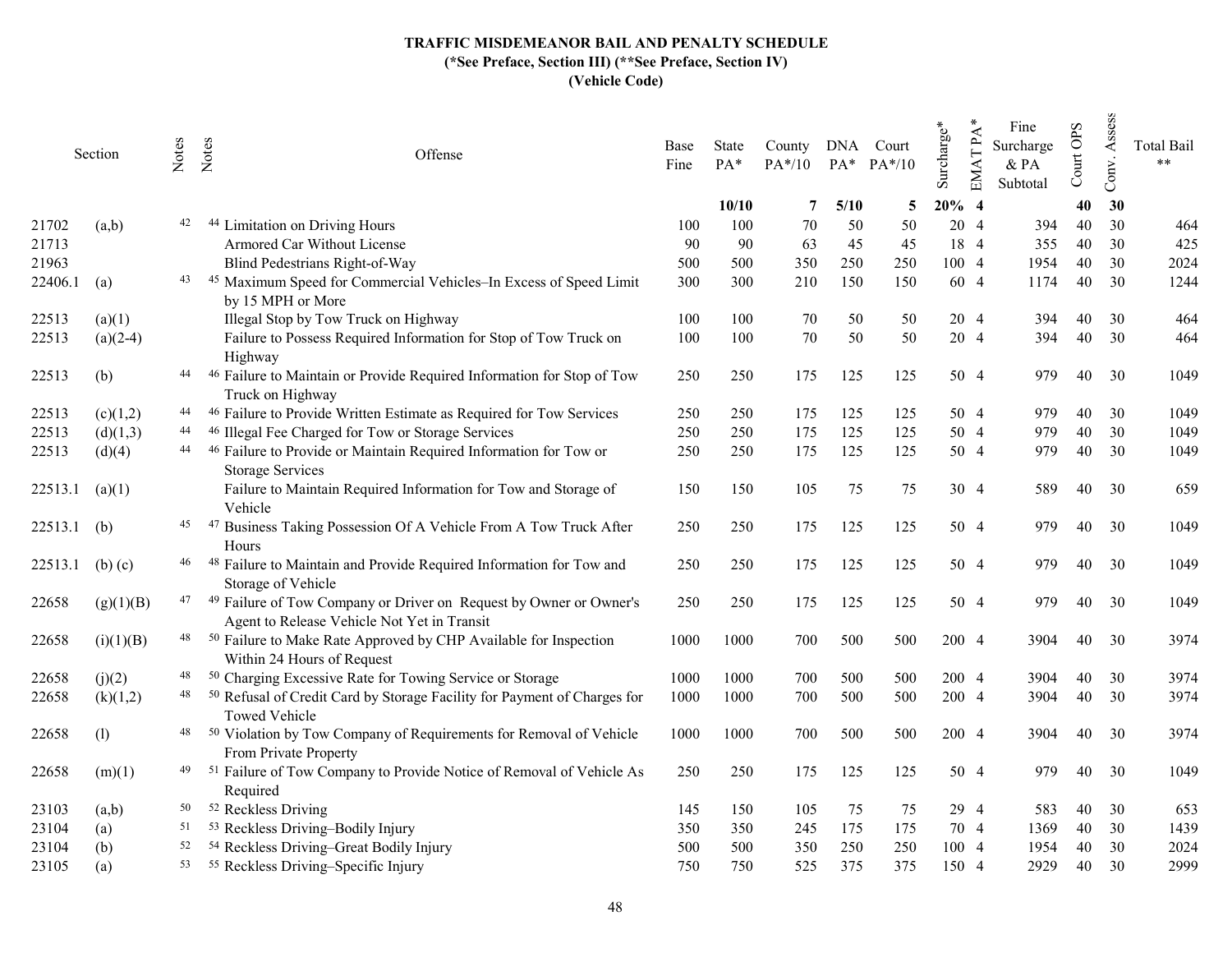|         | Section | Notes | Notes<br>Offense                                                                                                                                                        | Base<br>Fine | <b>State</b><br>$PA*$ | County<br>$PA*/10$ | DNA  | Court<br>$PA^*$ $PA^*/10$ | Surcharge* | $\mathbf{P}\mathbf{A}$<br><b>EMAT</b> | Fine<br>Surcharge<br>$&$ PA<br>Subtotal | Court OPS | Assess<br>Conv. | <b>Total Bail</b><br>$\star$ $\star$ |
|---------|---------|-------|-------------------------------------------------------------------------------------------------------------------------------------------------------------------------|--------------|-----------------------|--------------------|------|---------------------------|------------|---------------------------------------|-----------------------------------------|-----------|-----------------|--------------------------------------|
|         |         |       |                                                                                                                                                                         |              | 10/10                 | 7                  | 5/10 | 5                         | 20%        | $\overline{4}$                        |                                         | 40        | 30              |                                      |
| 23109   | (a)     | 54    | <sup>56</sup> Engaging in Speed Contests Prohibited                                                                                                                     | 360          | 360                   | 252                | 180  | 180                       | 72         | $\overline{4}$                        | 1408                                    | 40        | 30              | 1478                                 |
| 23109   | (b)     | 55    | <sup>57</sup> Abetting Speed Contest Prohibited                                                                                                                         | 100          | 100                   | 70                 | 50   | 50                        | 20         | $\overline{4}$                        | 394                                     | 40        | 30              | 464                                  |
| 23109   | (c)     | 55    | Engaging in or Abetting Exhibition of Speed Prohibited<br>57                                                                                                            | 100          | 100                   | 70                 | 50   | 50                        |            | 20 4                                  | 394                                     | 40        | 30              | 464                                  |
| 23109   | (d)     | 55    | <sup>57</sup> Placing Barricades or Obstructions Prohibited                                                                                                             | 100          | 100                   | 70                 | 50   | 50                        |            | 20 4                                  | 394                                     | 40        | 30              | 464                                  |
| 23109   | (e)(2)  | 56    | <sup>58</sup> Engaging in Speed Contest and Causing Bodily Injury                                                                                                       | 500          | 500                   | 350                | 250  | 250                       |            | 100 4                                 | 1954                                    | 40        | 30              | 2024                                 |
| 23109.1 |         | 57    | <sup>59</sup> Engaging in Speed Contest-Specific<br>Injury                                                                                                              | 750          | 750                   | 525                | 375  | 375                       | 150 4      |                                       | 2929                                    | 40        | 30              | 2999                                 |
| 23110   | (a)     |       | Throwing Substance at Vehicle Prohibited                                                                                                                                | 250          | 250                   | 175                | 125  | 125                       |            | 50 4                                  | 979                                     | 40        | 30              | 1049                                 |
| 23112.5 | (a)     |       | Hazardous Materials-Notification of Agency Required                                                                                                                     | 2000         | 2000                  | 1400               | 1000 | 1000                      |            | 400 4                                 | 7804                                    | 40        | 30              | 7874                                 |
| 23118   | (f)(4)  |       | Release of Impounded Vehicle by Legal Owner or Agent Prior to End<br>of Impoundment Period                                                                              | 2000         | 2000                  | 1400               | 1000 | 1000                      |            | 400 4                                 | 7804                                    | 40        | 30              | 7874                                 |
| 23127   |         |       | Motor Vehicle on Riding/Hiking Trails Prohibited                                                                                                                        | 50           | 50                    | 35                 | 25   | 25                        |            | 10 4                                  | 199                                     | 40        | 30              | 269                                  |
| 23152   | (a,b)   | 58    | <sup>60</sup> Driving Under Influence of Alcohol                                                                                                                        | 390          | 390                   | 273                | 195  | 195                       |            | 78 4                                  | 1525                                    | 40        | 30              | 1595                                 |
| 23152   | (c)     | 58    | <sup>60</sup> Driving While Addicted to Drug                                                                                                                            | 390          | 390                   | 273                | 195  | 195                       |            | 78 4                                  | 1525                                    | 40        | 30              | 1595                                 |
| 23152   | (d)     | 58    | <sup>60</sup> Driving Commercial Vehicle Under Influence of Alcohol                                                                                                     | 450          | 450                   | 315                | 225  | 225                       |            | 90 4                                  | 1759                                    | 40        | 30              | 1829                                 |
| 23152   | (e)     |       | Driving a Motor Vehicle When a Passenger for Hire Is a Passenger in<br>the Vehicle at the Time of the Offense with a .04 or Higher BAC.                                 | 390          | 390                   | 273                | 195  | 195                       |            | 78 4                                  | 1525                                    | 40        | 30              | 1595                                 |
| 23152   | (f)     |       | Driving Under Influence of Drug                                                                                                                                         | 390          | 390                   | 273                | 195  | 195                       |            | 78 4                                  | 1525                                    | 40        | 30              | 1595                                 |
| 23152   | (g)     |       | Driving Under Influence of Alcohol and Drug                                                                                                                             | 390          | 390                   | 273                | 195  | 195                       |            | 78 4                                  | 1525                                    | 40        | 30              | 1595                                 |
| 23153   | (a,b)   | 59    | <sup>61</sup> Driving Under Influence of Alcohol While Causing Injury                                                                                                   | 500          | 500                   | 350                | 250  | 250                       |            | 100 4                                 | 1954                                    | 40        | 30              | 2024                                 |
| 23153   | (d)     | 59    | <sup>61</sup> Driving Commercial Vehicle Under Influence of Alcohol While<br>Causing Injury                                                                             | 500          | 500                   | 350                | 250  | 250                       |            | 100 4                                 | 1954                                    | 40        | 30              | 2024                                 |
| 23153   | (e)     |       | Driving a Motor Vehicle When a Passenger for Hire Is a Passenger in<br>the Vehicle at the Time of the Offense with a .04 or Higher BAC and<br>Causing Injury.           | 500          | 500                   | 350                | 250  | 250                       | 100 4      |                                       | 1954                                    | 40        | 30              | 2024                                 |
| 23153   | (f)     | 60    | <sup>62</sup> Driving Under Influence of Drug While Causing Injury                                                                                                      | 500          | 500                   | 350                | 250  | 250                       |            | 100 4                                 | 1954                                    | 40        | 30              | 2024                                 |
| 23153   | (g)     | 60    | <sup>62</sup> Driving Under Influence of Alcohol and Drug While Causing Injury                                                                                          | 500          | 500                   | 350                | 250  | 250                       |            | 100 4                                 | 1954                                    | 40        | 30              | 2024                                 |
| 23224   | (a,b)   | 61    | <sup>63</sup> Possession of Alcohol by Minor Prohibited                                                                                                                 | 100          | 100                   | 70                 | 50   | 50                        |            | 20 4                                  | 394                                     | 40        | 30              | 464                                  |
| 23247   | $(a-e)$ | 62    | Unlawful to Rent/Loan Vehicle; Solicit Someone to Engage Required<br>-64<br>Interlock Device; Blow Into Device/Start; Tamper With Vehicle<br>Requiring Interlock Device | 1000         | 1000                  | 700                | 500  | 500                       |            | 200 4                                 | 3904                                    | 40        | 30              | 3974                                 |
| 23253   |         |       | Failure to Obey CHP or DOT Officers at Vehicle Crossing                                                                                                                 | 50           | 50                    | 35                 | 25   | 25                        |            | 10 4                                  | 199                                     | 40        | 30              | 269                                  |
| 23332   |         |       | Trespass on Vehicular Crossing Prohibited                                                                                                                               | 50           | 50                    | 35                 | 25   | 25                        |            | 10 4                                  | 199                                     | 40        | 30              | 269                                  |
|         |         |       |                                                                                                                                                                         |              |                       |                    |      |                           |            |                                       |                                         |           |                 |                                      |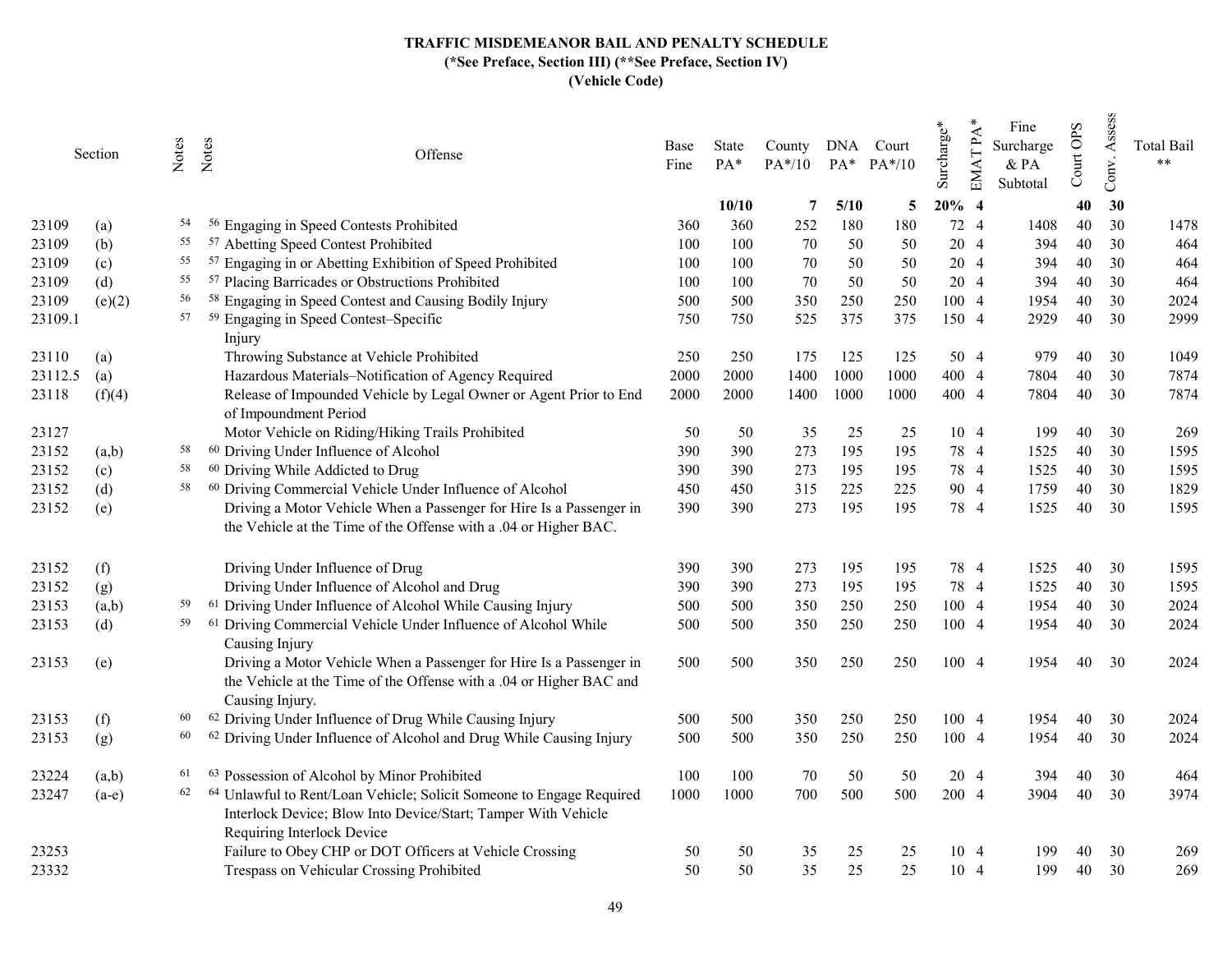|         | Section           | Notes | Notes<br>Offense                                                                                                                                       | Base<br>Fine | State<br>$PA*$ | County<br>PA*/10 | DNA  | Court<br>$PA^*$ $PA^*/10$ | Surcharge* | $\mathbf{P}\mathbf{A}$<br>EMAT | Fine<br>Surcharge<br>& PA<br>Subtotal | OPS<br>Court | Assess<br>Conv. | <b>Total Bail</b><br>$**$ |
|---------|-------------------|-------|--------------------------------------------------------------------------------------------------------------------------------------------------------|--------------|----------------|------------------|------|---------------------------|------------|--------------------------------|---------------------------------------|--------------|-----------------|---------------------------|
|         |                   |       |                                                                                                                                                        |              | 10/10          | 7                | 5/10 | 5                         | 20%        | -4                             |                                       | 40           | 30              |                           |
| 23573   | (i)               | 63    | 65<br>Willful Failure to Install Ignition Interlock Device Within Required<br>30 Days                                                                  | 500          | 500            | 350              | 250  | 250                       | 100        | $\overline{4}$                 | 1954                                  | 40           | 30              | 2024                      |
| 24002.5 | (a)               | 64    | <sup>66</sup> Unlawful Operation of a Farm Labor Vehicle                                                                                               | 1000         | 1000           | 700              | 500  | 500                       |            | 200 4                          | 3904                                  | 40           | 30              | 3974                      |
| 24011.3 | $\left( a\right)$ | 65    | 67 Passenger Vehicle Manufacturer Willfully Fails to Affix Bumper<br>Strength Notice or Willfully Misstates Information in the Notice                  | 200          | 200            | 140              | 100  | 100                       |            | 40 4                           | 784                                   | 40           | 30              | 854                       |
| 24011.3 | (c)(2)            |       | <sup>66</sup> <sup>68</sup> Willful Defacement, Alteration, or Removal of New Vehicle Bumper<br>Strength Notice Prior to Delivery of the Vehicle       | 200          | 200            | 140              | 100  | 100                       |            | 40 4                           | 784                                   | 40           | 30              | 854                       |
| 27150.1 |                   | 67    | <sup>69</sup> Sale of Exhaust Systems Restricted                                                                                                       | 50           | 50             | 35               | 25   | 25                        |            | 10 4                           | 199                                   | 40           | 30              | 269                       |
| 27317   | (a)               | 68    | 70 Manufacture or Sell Counterfeit or Nonfunctioning Airbag                                                                                            | 500          | 500            | 350              | 250  | 250                       |            | 100 4                          | 1954                                  | 40           | 30              | 2024                      |
| 27317   | (b)               | 68    | 70 Sell or Install Device That Disables a Vehicle's Counterfeit Airbag<br>Indicator                                                                    | 500          | 500            | 350              | 250  | 250                       | 100 4      |                                | 1954                                  | 40           | 30              | 2024                      |
| 27362   | (a)               | 69    | 71 Sale of Nonapproved Child Restraint System Prohibited                                                                                               | 200          | 200            | 140              | 100  | 100                       |            | 40 4                           | 784                                   | 40           | 30              | 854                       |
| 28050   |                   | 70    | 72 Advertisement, Sale, Use, or Installation of Device Causing Motor<br>Vehicle Odometer to Register Mileage Other Than True Mileage<br>Driven         | 200          | 200            | 140              | 100  | 100                       |            | 40 4                           | 784                                   | 40           | 30              | 854                       |
| 28050.5 |                   | 70    | 72 Operation of Motor Vehicle Knowing the Odometer Is Disconnected or<br>Nonfunctional With Intent to Defraud                                          | 200          | 200            | 140              | 100  | 100                       |            | 40 4                           | 784                                   | 40           | 30              | 854                       |
| 28051   |                   | 70    | 72 Disconnecting, Turning Back, or Resetting Odometer of Motor Vehicle                                                                                 | 200          | 200            | 140              | 100  | 100                       |            | 40 4                           | 784                                   | 40           | 30              | 854                       |
| 28051.5 |                   | 70    | 72 Advertisement, Sale, or Use of Device Designed for Purpose of<br>Turning Back or Resetting Odometer of Motor Vehicle to Reduce<br>Mileage Indicated | 200          | 200            | 140              | 100  | 100                       |            | 40 4                           | 784                                   | 40           | 30              | 854                       |
| 28150   | (d)               |       | <sup>70</sup> <sup>72</sup> Possession of Four or More Radar Jamming Devices                                                                           | 200          | 200            | 140              | 100  | 100                       |            | 40 4                           | 784                                   | 40           | 30              | 854                       |
| 31303   | $(b-e)$           |       | Violating Requirements for Transportation of Hazardous Waste                                                                                           | 300          | 300            | 210              | 150  | 150                       |            | 60 4                           | 1174                                  | 40           | 30              | 1244                      |
| 31401   | (b)               |       | Farm Labor Buses and Trucks-Inspection Required                                                                                                        | 500          | 500            | 350              | 250  | 250                       |            | 100 4                          | 1954                                  | 40           | 30              | 2024                      |
| 31401   | (d)               |       | 71 73 Willful Rental or Use by Owner or Contractor of Farm Labor Vehicle<br>Without CHP Inspection per VC 31401(b)                                     | 1000         | 1000           | 700              | 500  | 500                       |            | 200 4                          | 3904                                  | 40           | 30              | 3974                      |
| 31402   | (a)               | 72    | 74 Operation of Unsafe Farm Labor Vehicle Prohibited                                                                                                   | 1000         | 1000           | 700              | 500  | 500                       |            | 200 4                          | 3904                                  | 40           | 30              | 3974                      |
| 31403   |                   |       | Mechanic Certification of Farm Labor Vehicle Required                                                                                                  | 500          | 500            | 350              | 250  | 250                       |            | 100 4                          | 1954                                  | 40           | 30              | 2024                      |
| 31602   | $(a-c)$           |       | Transportation of Explosives-License, Routes to Be Used, Stopping<br>Specified                                                                         | 1000         | 1000           | 700              | 500  | 500                       | 200 4      |                                | 3904                                  | 40           | 30              | 3974                      |
| 31607   | (a)               |       | Inspection of Vehicle Required                                                                                                                         | 1000         | 1000           | 700              | 500  | 500                       |            | 200 4                          | 3904                                  | 40           | 30              | 3974                      |
| 31609   |                   |       | Record of Inspection Required                                                                                                                          | 1000         | 1000           | 700              | 500  | 500                       |            | 200 4                          | 3904                                  | 40           | 30              | 3974                      |
| 31610   | $(a-e)$           |       | Proper Equipment, Maintenance of Vehicle Required                                                                                                      | 1000         | 1000           | 700              | 500  | 500                       | 200        | $\overline{4}$                 | 3904                                  | 40           | 30              | 3974                      |
| 31611   |                   |       | Proper Maps of Route of Vehicle Required                                                                                                               | 1000         | 1000           | 700              | 500  | 500                       | 200        | $\overline{4}$                 | 3904                                  | 40           | 30              | 3974                      |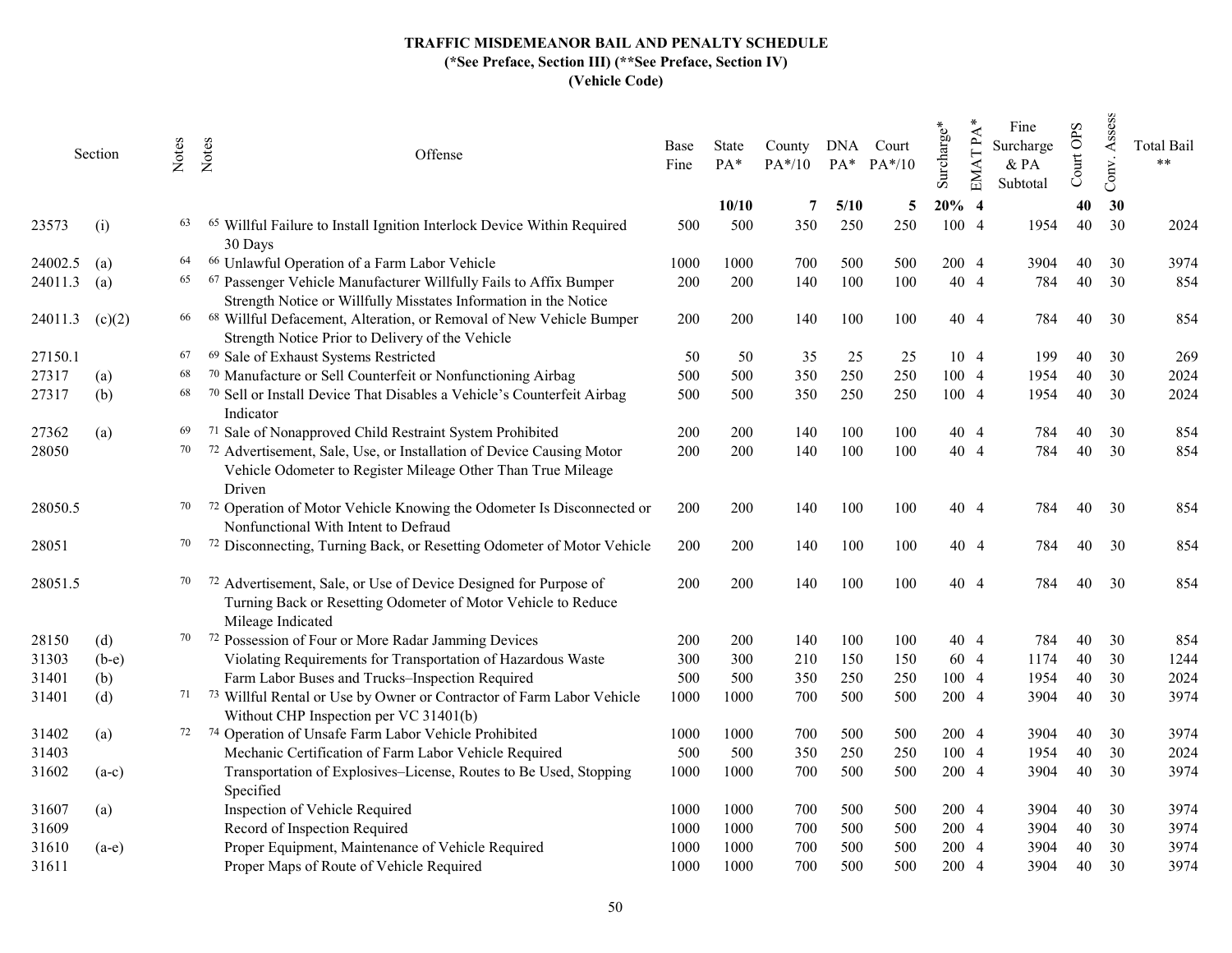|              | Section     | Notes | Notes<br>Offense                                                                                                                 | Base<br>Fine | State<br>PA* | County<br>$PA*/10$ | DNA<br>$PA*$ | Court<br>$PA*/10$ | Surcharge* | <b>EMATPA</b>  | Fine<br>Surcharge<br>& PA<br>Subtotal | Court OPS | Assess<br>Conv. | <b>Total Bail</b><br>$**$ |
|--------------|-------------|-------|----------------------------------------------------------------------------------------------------------------------------------|--------------|--------------|--------------------|--------------|-------------------|------------|----------------|---------------------------------------|-----------|-----------------|---------------------------|
|              |             |       |                                                                                                                                  |              | 10/10        | 7                  | 5/10         | 5                 | 20%        | $\overline{4}$ |                                       | 40        | 30              |                           |
| 31612        |             |       | Carry and Display Shipping Instructions                                                                                          | 1000         | 1000         | 700                | 500          | 500               | 200        | $\overline{4}$ | 3904                                  | 40        | 30              | 3974                      |
| 31613        |             |       | Prohibited Explosive Cargoes Defined                                                                                             | 1000         | 1000         | 700                | 500          | 500               | 200        | $\overline{4}$ | 3904                                  | 40        | 30              | 3974                      |
| 31614        | (a,b,d,e,h) |       | Transport Explosives Through Local Route; Congested Areas; With<br>Unenclosed, Uncovered Loads; While Smoking or With Open Flame | 1000         | 1000         | 700                | 500          | 500               | 200        | $\overline{4}$ | 3904                                  | 40        | 30              | 3974                      |
| 31614        | (c,g)       |       | Loading Explosives Without Motor Stopped, Brakes Set; Vehicle<br>Transporting Explosives Left Unattended                         | 1000         | 1000         | 700                | 500          | 500               | 200 4      |                | 3904                                  | 40        | 30              | 3974                      |
| 31614        | (f,i)       |       | Driving With Explosives in Vehicle Near/Through Fires in Passenger<br>Vehicle                                                    | 1000         | 1000         | 700                | 500          | 500               | 200 4      |                | 3904                                  | 40        | 30              | 3974                      |
| 32000.5      | (a)         |       | Hazardous Materials Transportation-Company Unlicensed                                                                            | 1000         | 1000         | 700                | 500          | 500               | 200 4      |                | 3904                                  | 40        | 30              | 3974                      |
| 32000.5      | (d)         |       | Fireworks Transportation-Failure to Carry License or Present as<br>Required                                                      | 1000         | 1000         | 700                | 500          | 500               | 200 4      |                | 3904                                  | 40        | 30              | 3974                      |
| 32001        | (c)         |       | Hazardous Material-Motor Carrier Directing Transportation<br>Unlawfully                                                          | 1000         | 1000         | 700                | 500          | 500               | 200 4      |                | 3904                                  | 40        | 30              | 3974                      |
| 32002        | (a)         |       | Violations of Division 14.1 Regulations                                                                                          | 1000         | 1000         | 700                | 500          | 500               |            | 200 4          | 3904                                  | 40        | 30              | 3974                      |
| 32002        | (b)         | 73    | <sup>75</sup> Unlicensed Transportation of Hazardous Materials                                                                   | 2000         | 2000         | 1400               | 1000         | 1000              | 400 4      |                | 7804                                  | 40        | 30              | 7874                      |
| 33000        |             |       | <sup>76</sup> Violation of Shipment Regulations for the Transportation of<br>Radioactive Materials                               | 1000         | 1000         | 700                | 500          | 500               | 200 4      |                | 3904                                  | 40        | 30              | 3974                      |
| 34100        |             |       | Illegal Operation of Tank Vehicle Transporting Hazardous Waste or<br>Flammable and Combustible Liquids on a Public Highway       | 1000         | 1000         | 700                | 500          | 500               | 200 4      |                | 3904                                  | 40        | 30              | 3974                      |
| 34501        | (e)         |       | Operation of Bus Without Current Inspection by CHP                                                                               | 200          | 200          | 140                | 100          | 100               |            | 40 4           | 784                                   | 40        | 30              | 854                       |
| 34501.12 (b) |             |       | <sup>75</sup> <sup>77</sup> Unlawful Operation of Vehicle by Motor Carrier Without Submitting<br>Required Inspection Information | 100          | 100          | 70                 | 50           | 50                |            | 20 4           | 394                                   | 40        | 30              | 464                       |
| 34501.12 (d) |             | 75    | 77 Unlawful Operation of Vehicle by Motor Carrier                                                                                | 100          | 100          | 70                 | 50           | 50                |            | 20 4           | 394                                   | 40        | 30              | 464                       |
| 34501.3      | (a)         | 76    | <sup>78</sup> Unlawful Scheduling of Runs by Motor Carriers                                                                      | 200          | 200          | 140                | 100          | 100               |            | 40 4           | 784                                   | 40        | 30              | 854                       |
| 34505        | $(a-c)$     | 77    | <sup>79</sup> Violation of Tour Bus Inspection and Repair Requirements                                                           | 200          | 200          | 140                | 100          | 100               |            | 404            | 784                                   | 40        | 30              | 854                       |
| 34505.5      | $(a-c)$     |       | <sup>77</sup> <sup>79</sup> Violation of Motor Carrier Vehicle Inspection and Repair<br>Requirements                             | 200          | 200          | 140                | 100          | 100               |            | 40 4           | 784                                   | 40        | 30              | 854                       |
| 34505.9      | (a)(4)(D)   |       | 77 79 Violation of Intermodal Roadability Inspection Program                                                                     | 200          | 200          | 140                | 100          | 100               |            | 40 4           | 784                                   | 40        | 30              | 854                       |
| 34506        | (a)         | 78    | <sup>80</sup> Driver's Hours of Service                                                                                          | 500          | 500          | 350                | 250          | 250               | 100 4      |                | 1954                                  | 40        | 30              | 2024                      |
| 34506        | (b)         | 79    | 81 Failure to Comply With Specified Regulation of Hazardous Material<br>Transportation                                           | 200          | 200          | 140                | 100          | 100               |            | 40 4           | 784                                   | 40        | 30              | 854                       |
| 34506        | (c)         | 79    | <sup>81</sup> Failure to Comply With Specified Regulation of School Buses                                                        | 200          | 200          | 140                | 100          | 100               |            | 40 4           | 784                                   | 40        | 30              | 854                       |
| 34506        | (d)         | 79    | <sup>81</sup> Failure to Comply With Specified Regulation of Youth Buses                                                         | 200          | 200          | 140                | 100          | 100               |            | 40 4           | 784                                   | 40        | 30              | 854                       |
| 34506        | (e)         | 79    | <sup>81</sup> Failure to Comply With Specified Regulation of Tour Buses                                                          | 200          | 200          | 140                | 100          | 100               | 40         | $\overline{4}$ | 784                                   | 40        | 30              | 854                       |
|              |             |       |                                                                                                                                  |              |              |                    |              |                   |            |                |                                       |           |                 |                           |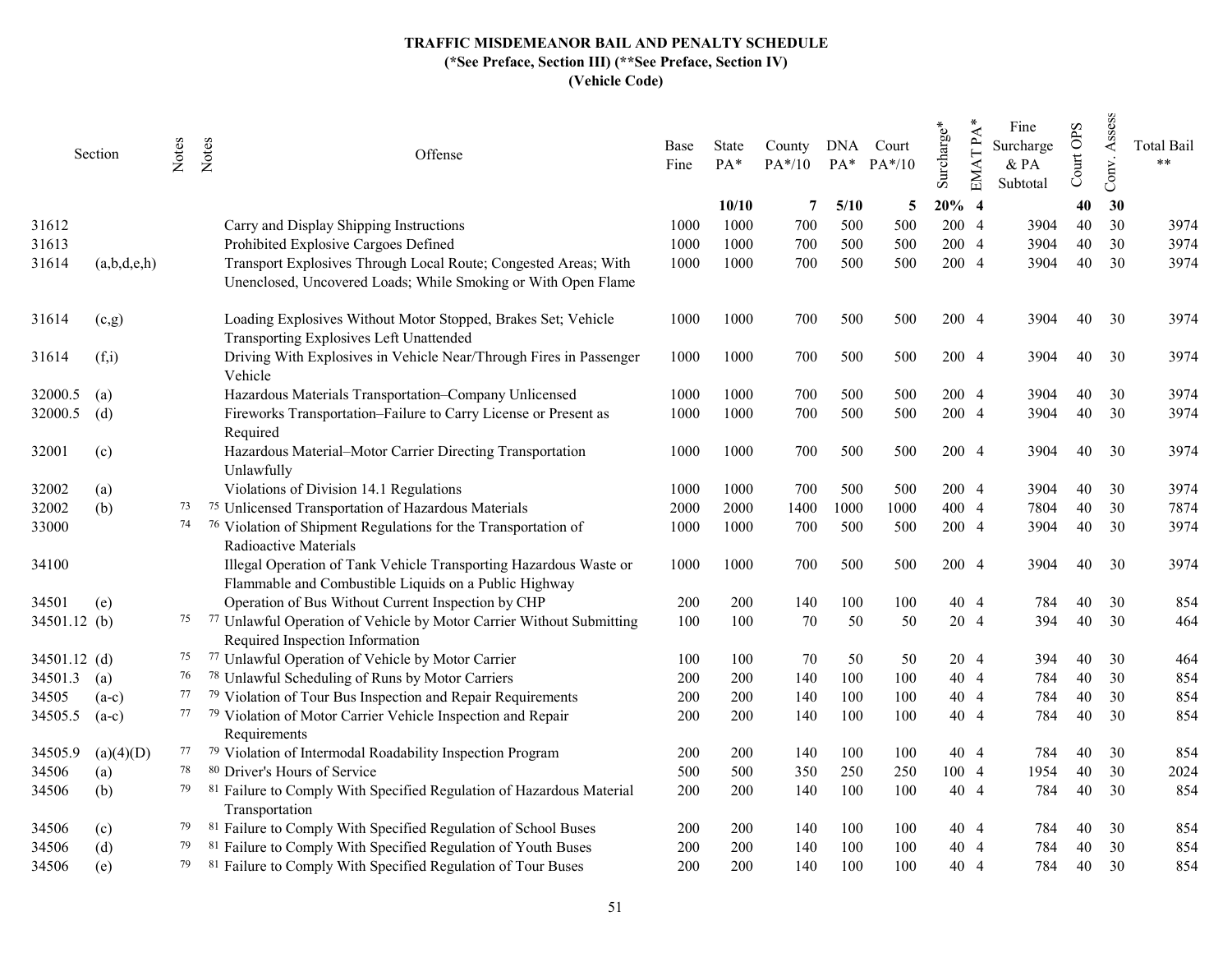|         | Section | Notes | Notes<br>Offense                                                                                                                                                                                   | Base<br>Fine | State<br>PA* | County<br>$PA*/10$     |             | DNA Court<br>$PA^*$ $PA^*/10$ | Surcharge* | $EMATPA*$                        | Fine<br>Surcharge<br>& PA<br>Subtotal | Court OPS | Assess<br>Conv. | <b>Total Bail</b><br>$**$ |
|---------|---------|-------|----------------------------------------------------------------------------------------------------------------------------------------------------------------------------------------------------|--------------|--------------|------------------------|-------------|-------------------------------|------------|----------------------------------|---------------------------------------|-----------|-----------------|---------------------------|
| 34506   | (f)     | 79    | Failure to Comply With Specified Regulation of Described Vehicles<br>-81                                                                                                                           | 200          | 10/10<br>200 | 7<br>140               | 5/10<br>100 | 5<br>100                      | 20%<br>40  | $\overline{4}$<br>$\overline{4}$ | 784                                   | 40<br>40  | 30<br>30        | 854                       |
|         |         |       |                                                                                                                                                                                                    |              |              |                        |             |                               |            |                                  |                                       |           |                 |                           |
| 34506   | (g)     | 79    | Failure to Comply With Specified Regulation of School Pupil Activity<br><b>Buses</b>                                                                                                               | 200          | 200          | 140                    | 100         | 100                           |            | 40 4                             | 784                                   | 40        | 30              | 854                       |
| 34620   | $(a-c)$ |       | Failure to comply with motor carrier permit and licensing                                                                                                                                          | 200          | 200          | 140                    | 100         | 100                           |            | 40 5                             | 785                                   | 40        | 30              | 855                       |
| 34623   | (h)     | 80    | 82 Motor Carrier of Property Operating Vehicle While Permit Suspended                                                                                                                              | 200          | 200          | 140                    | 100         | 100                           |            | 40 4                             | 784                                   | 40        | 30              | 854                       |
| 34623   | (i)(1)  | 80    | 82 Motor Carrier of Property With Suspended Permit Allowing Any<br>Vehicles Subject to Suspension Based on Failure to Maintain to Be<br>Operated by Another Carrier                                | 500          | 500          | 350                    | 250         | 250                           |            | 100 4                            | 1954                                  | 40        | 30              | 2024                      |
| 34623   | (i)(2)  |       | 81 83 Motor Carrier of Property Knowingly Utilizing a Vehicle From a Motor<br>Carrier Whose Permit Is Suspended Based on a Failure to Maintain<br>Any Vehicle                                      | 300          | 300          | 210                    | 150         | 150                           |            | 60 4                             | 1174                                  | 40        | 30              | 1244                      |
| 34690   |         |       | Violation of Private Carriers of Passengers Registration Act                                                                                                                                       | 100          | 100          | 70                     | 50          | 50                            |            | 20 4                             | 394                                   | 40        | 30              | 464                       |
| 35550   | (a)     | 81    | 83 Maximum Weight on Single Axle or Wheels                                                                                                                                                         |              |              | [See Overweight Chart] |             |                               |            |                                  |                                       |           |                 |                           |
| 35551   | (a,b)   | 81    | 83 Computation of Allowable Gross Weight                                                                                                                                                           |              |              | [See Overweight Chart] |             |                               |            |                                  |                                       |           |                 |                           |
| 35551.5 | $(b-d)$ |       | 81 83 Violation of Gross Weight Computation Method Prescribed for<br>Combinations Containing Trailer/Semitrailer by More Than<br>4,500 Pounds                                                      |              |              | [See Overweight Chart] |             |                               |            |                                  |                                       |           |                 |                           |
| 35554   | (a)(1)  |       | 81 83 Gross Weight More Than 20,500 Pounds on Any One Axle of a Bus<br>and More Than 4,500 Pounds Over Weight Limit                                                                                |              |              | [See Overweight Chart] |             |                               |            |                                  |                                       |           |                 |                           |
| 35554   | (c)     |       | 81 83 Operation of Transit Bus in Excess of Federal Weight Limit and More<br>Than 4,500 Pounds Over Weight Limit                                                                                   |              |              | [See Overweight Chart] |             |                               |            |                                  |                                       |           |                 |                           |
| 35600   |         | 81    | 83 Noncompliance With Solid Tire Gross Weight Limitation Standards by<br>More Than 4,500 Pounds                                                                                                    |              |              | [See Overweight Chart] |             |                               |            |                                  |                                       |           |                 |                           |
| 35601   |         |       | 81 83 Noncompliance With Metal Tire<br>Gross Weight Limitation Standards by More Than 4,500 Pounds                                                                                                 |              |              | [See Overweight Chart] |             |                               |            |                                  |                                       |           |                 |                           |
| 35655   | (a)     | 81    | 83 Operation of Vehicle on Highway Containing Load Exceeding<br>Maximum Weight Highway Is Designed to Sustain by More Than<br>4,500 Pounds                                                         |              |              | [See Overweight Chart] |             |                               |            |                                  |                                       |           |                 |                           |
| 35712   |         |       | 81 83 Violation of County Ordinance<br>Prohibiting Commercial Vehicles Exceeding Certain Weight<br>Limitations by More Than 4,500 Pounds in Residential Area                                       |              |              | [See Overweight Chart] |             |                               |            |                                  |                                       |           |                 |                           |
| 35753   | (a)     | 81    | 83 Operation of Vehicle Over Bridge, Causeway, Viaduct, Trestle, or<br>Dam in Vehicle Containing Load Exceeding the Maximum Weight the<br>Structures Will Safely Sustain by More Than 4,500 Pounds |              |              | [See Overweight Chart] |             |                               |            |                                  |                                       |           |                 |                           |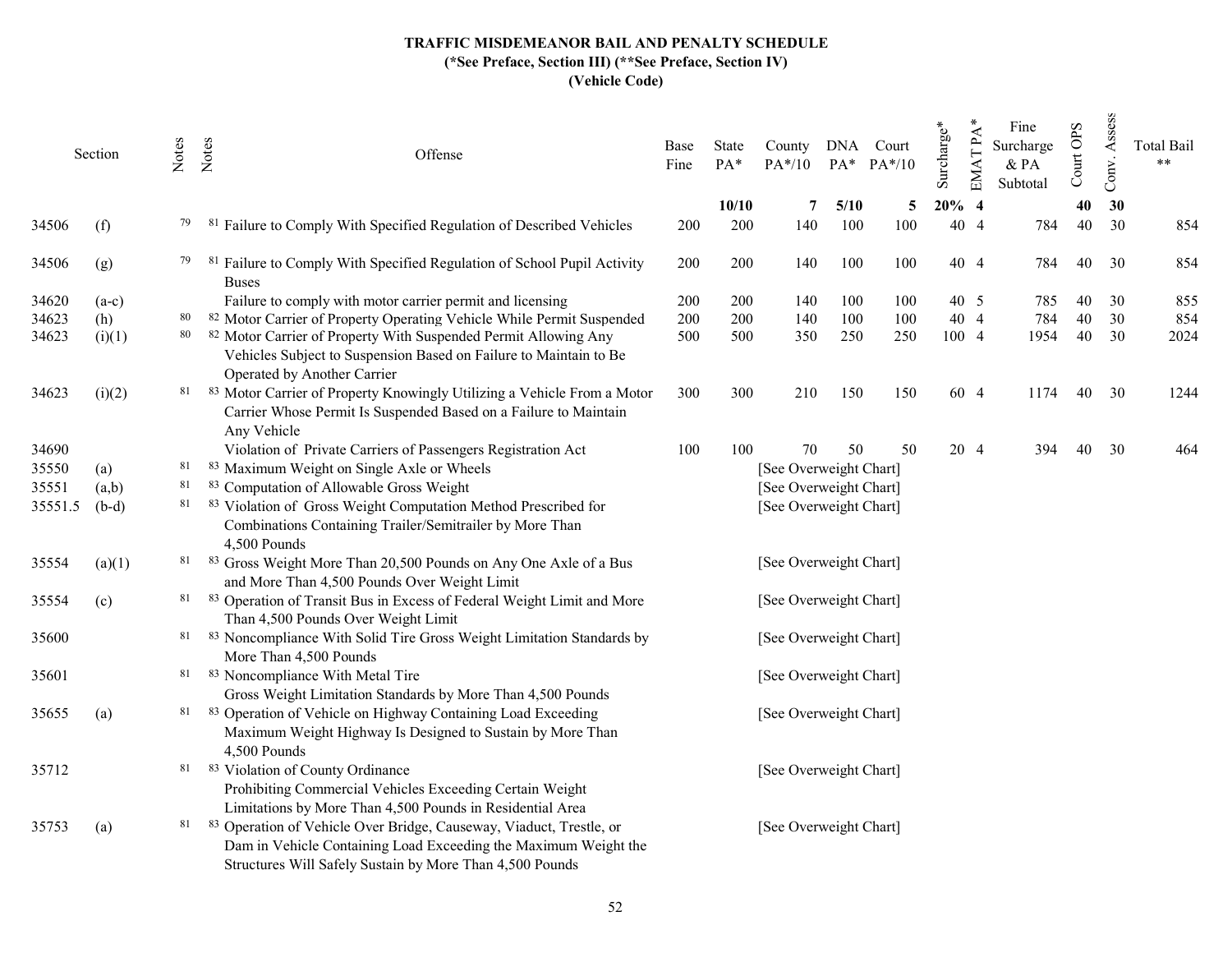|         | Section | Notes | Notes<br>Offense                                                                                                                                                          | Base<br>Fine | State<br>PA* | County<br>$PA*/10$ |      | DNA Court<br>PA* PA*/10 | Surcharge* | <b>EMATPA</b>  | Fine<br>Surcharge<br>& PA<br>Subtotal | Court OPS | Assess<br>Conv. | <b>Total Bail</b><br>$**$ |
|---------|---------|-------|---------------------------------------------------------------------------------------------------------------------------------------------------------------------------|--------------|--------------|--------------------|------|-------------------------|------------|----------------|---------------------------------------|-----------|-----------------|---------------------------|
|         |         |       |                                                                                                                                                                           |              | 10/10        | 7                  | 5/10 | 5                       | 20%        | $\overline{4}$ |                                       | 40        | 30              |                           |
| 35784   | (a)     |       | Failure to Obey Permit Terms and Designated Route for Extra-legal<br>Load                                                                                                 | 100          | 100          | 70                 | 50   | 50                      | 20         | $\overline{4}$ | 394                                   | 40        | 30              | 464                       |
| 35784   | (b)     | 82    | 84 Violation of Special Permit<br>Requirements                                                                                                                            | 150          | 150          | 105                | 75   | 75                      |            | 30 4           | 589                                   | 40        | 30              | 659                       |
| 35784   | (c)     |       | Extra-legal Load Not on Designated Route                                                                                                                                  | 100          | 100          | 70                 | 50   | 50                      | 20         | $\overline{4}$ | 394                                   | 40        | 30              | 464                       |
| 35784.5 | (a)     | 83    | 85 Transportation of Extra-legal Load Without Permit                                                                                                                      | 150          | 150          | 105                | 75   | 75                      |            | 30 4           | 589                                   | 40        | 30              | 659                       |
| 35785   | (b)     |       | Violation of Single Saw Log Hauling Speed Limit of 15 MPH Over<br>Bridge or Causeway or 25 MPH on Highway                                                                 | 150          | 150          | 105                | 75   | 75                      |            | 30 4           | 589                                   | 40        | 30              | 659                       |
| 35786   | (b)     | 84    | 86 Operation of Truck Booster Power Unit in Noncompliance With Route<br>Specifications and Time Limitations Set by Permit                                                 | 100          | 100          | 70                 | 50   | 50                      |            | 20 4           | 394                                   | 40        | 30              | 464                       |
| 35790   | (g)     | 84    | 86 Failure to Carry Appropriate Permits, Certificates, and Notices<br>Required for Movement of Manufactured Homes                                                         | 100          | 100          | 70                 | 50   | 50                      |            | 20 4           | 394                                   | 40        | 30              | 464                       |
| 35790   | (h)     | 85    | 87 Violation of Terms, Conditions, or Limitations Specified in<br>Manufactured-Home Transportation Permits                                                                | 100          | 100          | 70                 | 50   | 50                      |            | 20 4           | 394                                   | 40        | 30              | 464                       |
| 38316   | (a)     | 85    | 87 Reckless Driving of Off-Highway Motor Vehicle                                                                                                                          | 150          | 150          | 105                | 75   | 75                      |            | 30 4           | 589                                   | 40        | 30              | 659                       |
| 38317   |         | 86    | 88 Reckless Driving of Off-Highway Motor Vehicle Causing Injury                                                                                                           | 300          | 300          | 210                | 150  | 150                     |            | 60 4           | 1174                                  | 40        | 30              | 1244                      |
| 38318   | (a)     | 87    | 89 Throwing Substance at Off-Highway Motor Vehicle                                                                                                                        | 300          | 300          | 210                | 150  | 150                     |            | 60 4           | 1174                                  | 40        | 30              | 1244                      |
| 38318.5 |         | 87    | 89 Malicious Removal or Alteration of Markers or Signs                                                                                                                    | 300          | 300          | 210                | 150  | 150                     |            | 60 4           | 1174                                  | 40        | 30              | 1244                      |
| 38319   |         | 88    | 90 Operation of Off-Highway Motor Vehicle Likely to Cause Damage                                                                                                          | 300          | 300          | 210                | 150  | 150                     |            | 60 4           | 1174                                  | 40        | 30              | 1244                      |
| 40001   | (c)     | 88    | 90 Violation by Employer of Out-of-Service Order                                                                                                                          | 300          | 300          | 210                | 150  | 150                     |            | 60 4           | 1174                                  | 40        | 30              | 1244                      |
| 40001   | (d)     | 89    | Employer Allows, Permits, Requires, or Authorizes Driver to Operate<br>Commercial Motor Vehicle in Violation of Railroad-Highway Grade<br>Crossing Statute or Regulation  | 2000         | 2000         | 1400               | 1000 | 1000                    | 400 4      |                | 7804                                  | 40        | 30              | 7874                      |
| 40005   |         | 90    | 92 Employer Undertakes Responding to Employee Driver's Citation and<br>Inaction by Employer Results in Issuance of Warrant for Employee                                   | 200          | 200          | 140                | 100  | 100                     |            | 40 4           | 784                                   | 40        | 30              | 854                       |
| 40008   | (a)     | 91    | 93 Violation of Section 21701 or 21703 With Intent to Capture Physical<br>Impression of Another Person for Commercial Purpose                                             | 750          | 750          | 525                | 375  | 375                     | 150 4      |                | 2929                                  | 40        | 30              | 2999                      |
| 40008   | (a)     |       | 91 93 Violation of Section 23103 With Intent to Capture Physical Impression<br>of Another Person for Commercial Purpose                                                   | 750          | 750          | 525                | 375  | 375                     | 150 4      |                | 2929                                  | 40        | 30              | 2999                      |
| 40008   | (b)     | 92    | 94 Violation of Section 21701 or 21703 With Intent to Capture Physical<br>Impression of Another Person for Commercial Purpose and Causing<br><b>Endangerment</b> of Minor | 1500         | 1500         | 1050               | 750  | 750                     | 300 4      |                | 5854                                  | 40        | 30              | 5924                      |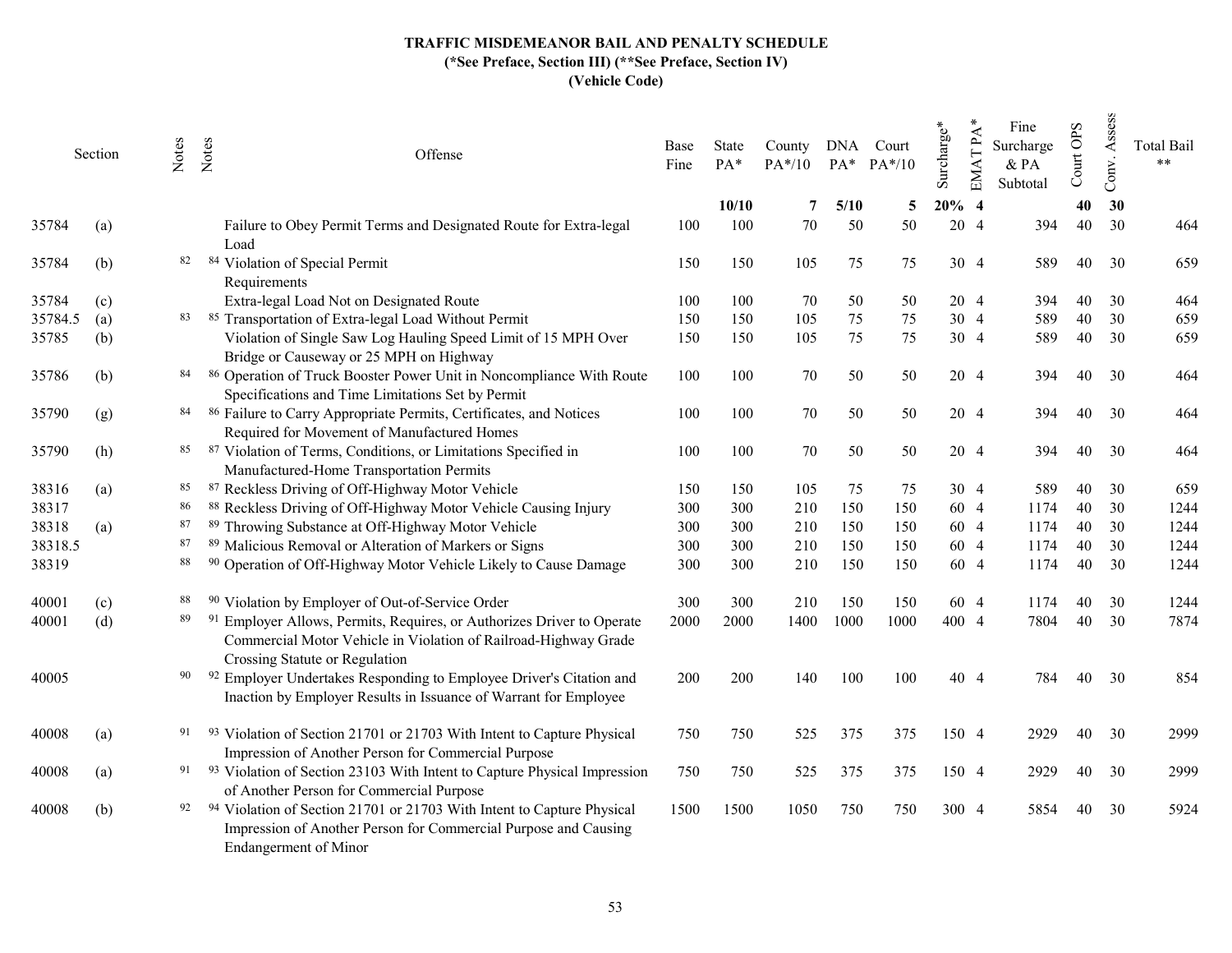|       | Section | Votes | Notes | Offense                                                                                                                                                | Base<br>Fine | State<br>$PA*$ | County<br>$PA*/10$ | <b>DNA</b><br>$PA^*$ | Court<br>$PA*/10$ | arge <sup>:</sup><br>Surch | ⋖<br>⊢<br>띧 | Fine<br>Surcharge<br>& PA<br>Subtotal | <b>GdO</b><br>Court | $\overline{\text{m}}$ | <b>Total Bail</b><br>$**$ |
|-------|---------|-------|-------|--------------------------------------------------------------------------------------------------------------------------------------------------------|--------------|----------------|--------------------|----------------------|-------------------|----------------------------|-------------|---------------------------------------|---------------------|-----------------------|---------------------------|
|       |         |       |       |                                                                                                                                                        |              | 10/10          |                    | 5/10                 |                   | $20\%$ 4                   |             |                                       | 40                  | 30                    |                           |
| 40008 | (b)     | 92    |       | Violation of Section 23103 With Intent to Capture Physical Impression<br>of Another Person for Commercial Purpose and Causing Endangerment<br>of Minor | 1500         | 1500           | 1050               | 750                  | 750               | 300 4                      |             | 5854                                  | 40                  | 30                    | 5924                      |
| 40504 | (b)     |       |       | Signing Written Promise to Appear With False Name                                                                                                      | 250          | 250            | 175                | 125                  | 125               |                            | 50 4        | 979                                   | 40                  | 30                    | 1049                      |
| 40508 | $(a-c)$ |       |       | Violation of Promise to Appear, Promise to Pay                                                                                                         | 50           | 50             | 35                 | 25                   | 25                |                            | 10 4        | 199                                   | 40                  | 30                    | 269                       |
| 40519 | (c)     | 93    |       | Failure to Appear at Time of Trial After Pleading Not Guilty in Writing<br>95                                                                          | 50           | 50             | 35                 | 25                   | 25                |                            | 10 4        | 199                                   | 40                  | 30                    | 269                       |
| 40614 |         |       |       | Use of Fictitious Name Prohibited                                                                                                                      | 100          | 100            | 70                 | 50                   | 50                |                            | 20 4        | 394                                   | 40                  | 30                    | 464                       |
| 40616 |         |       |       | Violation of Promise to Correct                                                                                                                        | 100          | 100            | 70                 | 50                   | 50                |                            | 20 4        | 394                                   | 40                  | 30                    | 464                       |
| 42005 | (i)     |       |       | Failure to Attend Court-Ordered TVS                                                                                                                    | 75           | 80             | 56                 | 40                   | 40                |                            | 15 4        | 310                                   | 40                  | 30                    | 380                       |
|       |         |       |       |                                                                                                                                                        |              |                |                    |                      |                   |                            |             |                                       |                     |                       |                           |

# California Code of Regulations, Title 13, Article 3 HAZARDOUS MATERIALS TRANSPORTATION

| 1160.4 | (e)   | Inspection by Department                                 | 200 | 200 | 140 | 100 | 100 | 40 4 | 784  | 40 | 30 | 854  |
|--------|-------|----------------------------------------------------------|-----|-----|-----|-----|-----|------|------|----|----|------|
| 1160.4 | (g)   | Hazardous Material Transportation License Not in Vehicle | 100 | 100 | 70  | 50  | 50  | 20 4 | 394  | 40 | 30 | 464  |
| 1161   | (a,b) | <b>Shipping Papers</b>                                   | 100 | 100 | 70  | 50  | 50  | 20 4 | 394  | 40 | 30 | 464  |
| 1162   | (a,c) | Placards                                                 | 100 | 100 | 70  | 50  | 50  | 20 4 | 394  | 40 | 30 | 464  |
| 1162.1 |       | Fire Extinguishers                                       | 100 | 100 | 70  | 50  | 50  | 20 4 | 394  | 40 | 30 | 464  |
| 1163   | (a,b) | Shipment Preparation, Unauthorized                       | 100 | 100 | 70  | 50  | 50  | 20 4 | 394  | 40 | 30 | 464  |
|        |       | Packing                                                  |     |     |     |     |     |      |      |    |    |      |
| 1163   | (d)   | Leaking Package                                          | 200 | 200 | 140 | 100 | 100 | 40 4 | 784  | 40 | 30 | 854  |
| 1163   | (e)   | Maintenance of Containers                                | 100 | 100 | 70  | 50  | 50  | 20 4 | 394  | 40 | 30 | 464  |
| 1163.1 |       | Prohibited Transportation                                | 300 | 300 | 210 | 150 | 150 | 60 4 | 1174 | 40 | 30 | 1244 |
| 1164   |       | Vehicle Loading                                          | 200 | 200 | 140 | 100 | 100 | 40 4 | 784  | 40 | 30 | 854  |
| 1166   |       | Reporting of Accident                                    | 300 | 300 | 210 | 150 | 150 | 60 4 | 1174 | 40 | 30 | 1244 |
|        |       |                                                          |     |     |     |     |     |      |      |    |    |      |

Notes

1 Per VC 40000.6(a): "a misdemeanor and not an infraction."

<sup>2</sup> Per VC 40000.6(b): "a misdemeanor and not an infraction." Per VC 1808.1(f): "punished by confinement in a county jail for not more than six months, by a fine of not more than \$1,000, or by both that confinement and fine."

<sup>3</sup> Per VC 2468(c)(1): "For a first offense, by a fine of not less than \$1,000 ... ."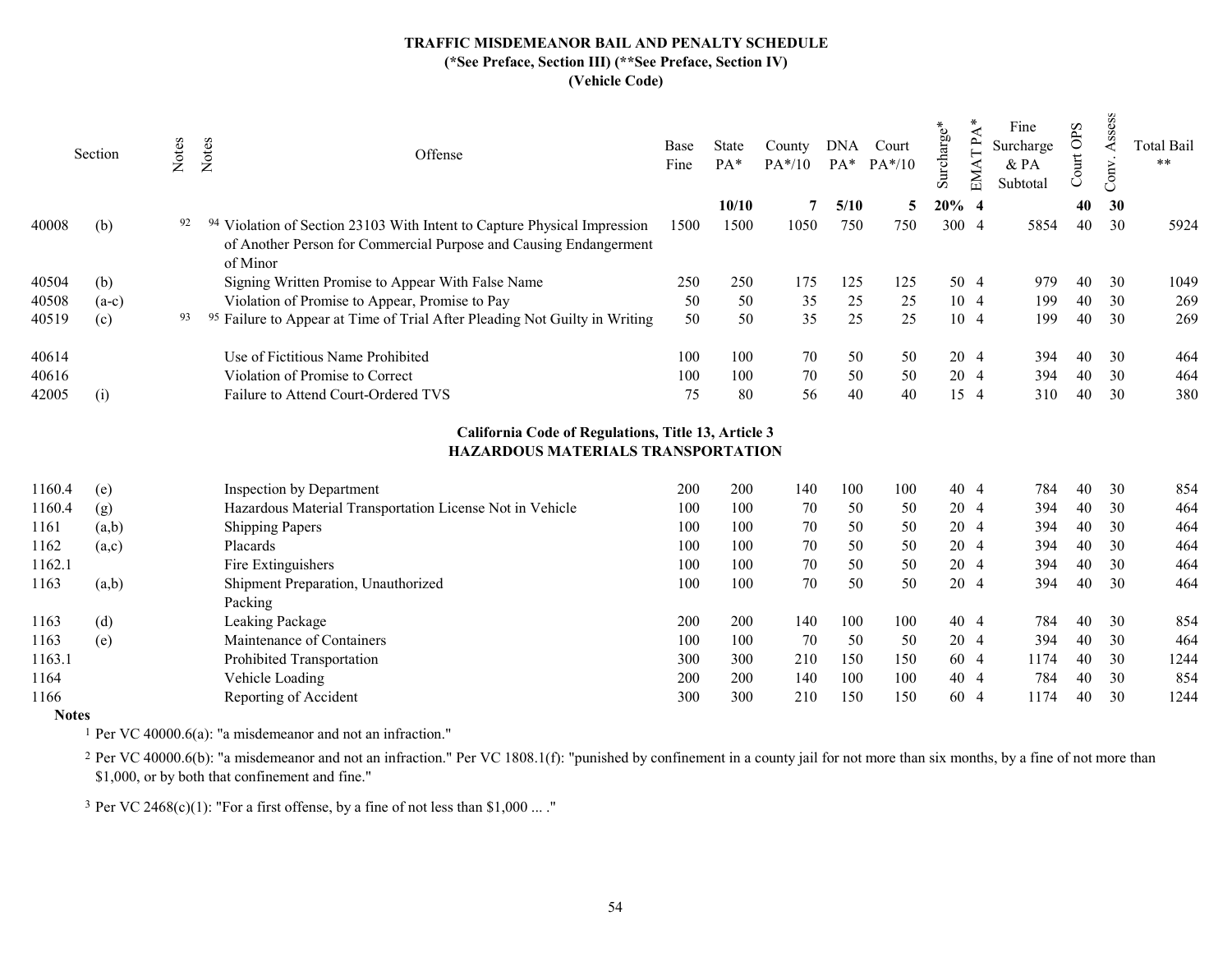| S<br>Section<br>∽<br>$\overline{\phantom{0}}$<br>$\leftarrow$<br>$\leftarrow$ | Offense                                                                                                | Base<br>Fine         | <b>State</b><br>PA* | $\sqrt{\text{0unty}}$<br>$PA*/10$ | <b>DNA</b><br>$PA*$ | Court<br>$PA*/10$ | æ<br>ਨੋ<br>Ö,                                                                                                          | <b>PH</b><br>靣 | $\mathbf{r}$<br>Fine<br>Surcharge<br>& PA<br>Subtotal | $\tilde{\mathbf{S}}$<br>Þ |    | Total Bail<br>$***$ |
|-------------------------------------------------------------------------------|--------------------------------------------------------------------------------------------------------|----------------------|---------------------|-----------------------------------|---------------------|-------------------|------------------------------------------------------------------------------------------------------------------------|----------------|-------------------------------------------------------|---------------------------|----|---------------------|
|                                                                               |                                                                                                        |                      | 10/10               |                                   | 5/10                |                   | $20\%$ 4                                                                                                               |                |                                                       | 40                        | 30 |                     |
| $\overline{AB}$ $\overline{AB}$ $\overline{AB}$                               | $\sim$ $\sim$<br>$2000 - 2001$<br>.<br>$\cdot$ $\cdot$ $\cdot$ $\cdot$<br>the contract of the contract | $\sim$ $\sim$ $\sim$ |                     | $\sim$ 00 $\sim$ 0.11             |                     |                   | <b>Contact Contact Contact Contact Contact Contact Contact Contact Contact Contact Contact Contact Contact Contact</b> |                |                                                       | $\sim$ $\sim$ $\sim$      |    |                     |

<sup>4</sup> Per VC 42002.1, "A person convicted of a misdemeanor violation of Section 2800, 2801, or 2803, insofar as it affects a failure to stop and submit to inspection of equipment or for an unsafe condition endangering a person, shall be punished as follows:

(a) By a fine not exceeding fifty dollars (\$50) or imprisonment in the county jail not exceeding five days.

(b) For a second conviction within a period of one year, a fine not exceeding one hundred dollars (\$100) or imprisonment in the county jail not exceeding 10 days, or both that fine and imprisonment.

 $5 \text{ Per VC } 2800.3(a)$ : "fine of not less than \$2,000 nor more than \$10,000 ...." (c) For a third or a subsequent conviction within a period of one year, a fine not exceeding five hundred dollars (\$500) or imprisonment in the county jail not exceeding six months, or

6 Fine "not less than \$1,000 nor more than \$10,000."

7 Per VC 42002.1, "A person convicted of a misdemeanor violation of Section 2800, 2801, or 2803, insofar as it affects a failure to stop and submit to inspection of equipment or for an unsafe condition endangering a person, shall be punished as follows:

(a) By a fine not exceeding fifty dollars (\$50) or imprisonment in the county jail not exceeding five days.

(b) For a second conviction within a period of one year, a fine not exceeding one hundred dollars (\$100) or imprisonment in the county jail not exceeding 10 days, or both that fine and imprisonment.

(c) For a third or a subsequent conviction within a period of one year, a fine not exceeding five hundred dollars (\$500) or imprisonment in the county jail not exceeding six months, or

 $\frac{1}{8}$  Per VC 4461.3 a city or county may adopt an additional penalty of \$100. PC 1465.6 requires imposition of an assessment equal to 10 percent of the fine imposed.

<sup>9</sup> Per VC 4461.3 a city or county may adopt an additional penalty of \$100. PC 1465.6 requires imposition of an assessment equal to 10 percent of the fine imposed. VC 4461.5 authorizes a civil penalty of not more than \$1,500 in addition to or instead of any fine imposed.

<sup>10</sup> VC 4463.3 authorizes a civil penalty of not more than \$1,500 in addition to or instead of any fine imposed. Per VC 4463(b): "A person who, with intent to prejudice, damage, or defraud, commits any of the following acts is guilty of a misdemeanor, and upon conviction thereof shall be punished by imprisonment in a county jail for six months, a fine of not less than five hundred dollars (\$500) and not more than one thousand dollars (\$1,000), or both that fine and imprisonment, which penalty shall not be suspended: (1) Forges, counterfeits, or

<sup>11</sup> Per VC 4463(c): "A person who, with fraudulent intent, displays or causes or permits to be displayed a forged, counterfeited, or false disabled person placard, ... is guilty of a misdemeanor punishable by imprisonment in a county jail for six months, a fine of not less than \$250 and not more than \$1,000, or both that fine and imprisonment, which penalty shall not be suspended." PC 1465.6 requires imposition of an assessment equal to 10 percent of the fine imposed.

<sup>12</sup> Per VC 40000.7: "Violation ... a misdemeanor and not an infraction ... when committed by a dealer or any person while a dealer within the last 12 months." Per VC 5753(e), failure of licensed dealer to comply with subdivisions (c) and (d) shall result in payment to the transferee of \$25 per day for each day that the requirements of subdivisions (c) and (d) remain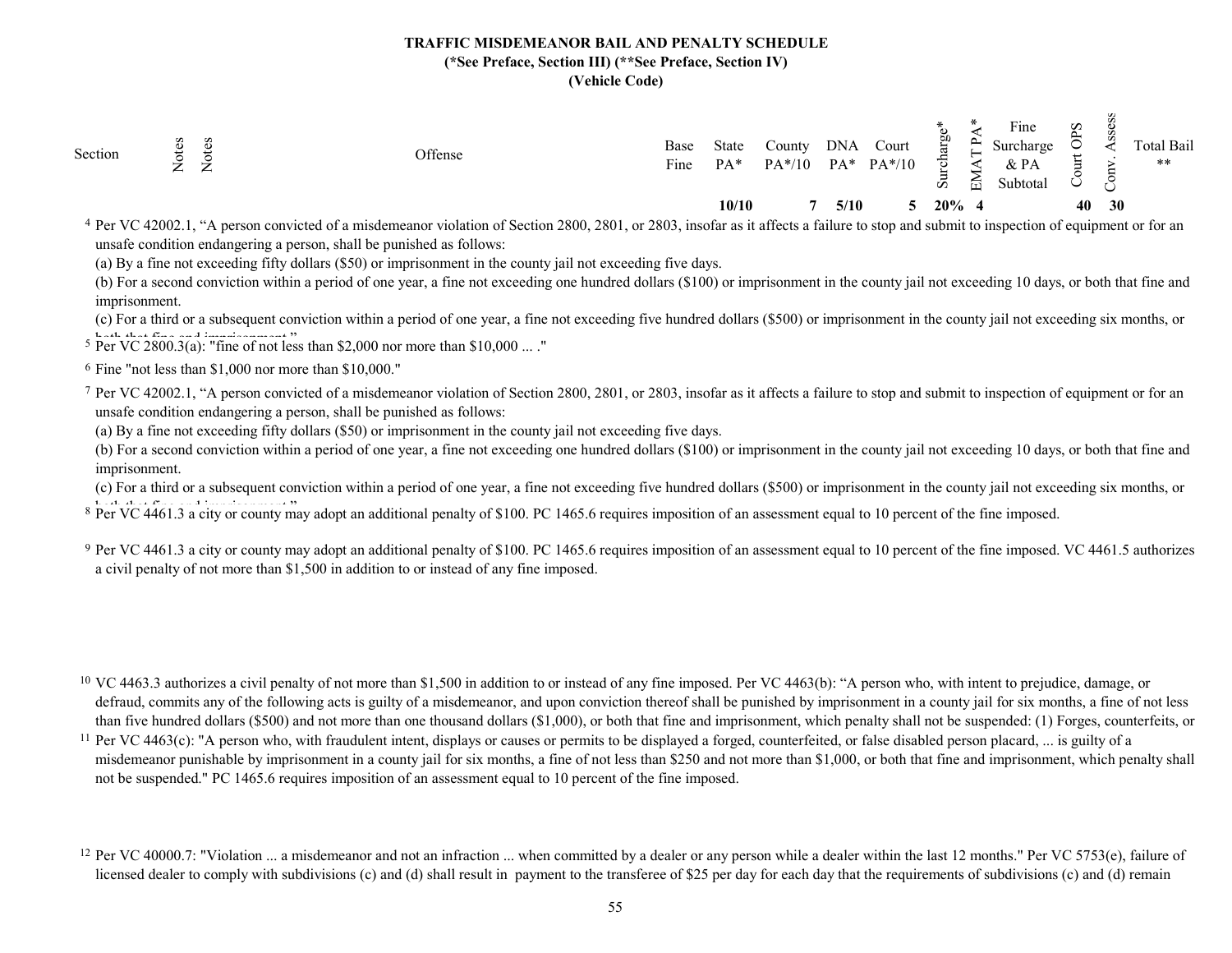| Section                   | w<br>ー<br>$\leftarrow$ | –<br>∼ | Offense                                                                                                                                                        | Base<br>Fine | State<br>$PA*$ | County.<br>$PA*/10$ | <b>DNA</b><br>$PA*$ | Court<br>$PA*/10$ | p0<br>↢<br>Ö. | ⊶<br>닏 | $\mathbf{r}$<br>Fine<br>Surcharge<br>$&$ PA<br>Subtotal | $\tilde{\mathbf{S}}$ |           | Total Bail<br>$***$ |
|---------------------------|------------------------|--------|----------------------------------------------------------------------------------------------------------------------------------------------------------------|--------------|----------------|---------------------|---------------------|-------------------|---------------|--------|---------------------------------------------------------|----------------------|-----------|---------------------|
|                           |                        |        |                                                                                                                                                                |              | 10/10          |                     |                     | 5/10              | $20\%$ 4      |        |                                                         | 40                   | <b>30</b> |                     |
| $13$ Per VC $10851(a)$ ." |                        |        | nunished by imprisonment in a county jail for not more than one year or pursuant to subdivision (b) of Section 1170 of the Penal Code or by a fine of not more |              |                |                     |                     |                   |               |        |                                                         |                      |           |                     |

<sup>14</sup> Per VC 40000.7: "Violation ... a misdemeanor, and not an infraction ... when committed by a dealer or any person while a dealer within the last 12 months." Per VC 10851(a): " ... punished by imprisonment in a county jail for not more than one year or pursuant to subdivision (h) of Section 1170 of the Penal Code or by a fine of not more

15 Per VC 40000.7: "Violation ... a misdemeanor and not an infraction."

<sup>16</sup> Per VC 40000.7: "Violation ... is a misdemeanor and not an infraction ... when committed by any person with intent to defraud."

17 Per VC 40000.9: "Violation ... a misdemeanor and not an infraction."

<sup>18</sup> Per VC 40000.9: "Violation ... a misdemeanor and not an infraction." VC 10751 authorizes seizure, impoundment, sale, or destruction of vehicle.

<sup>19</sup> Per VC 10851(a): "... punished by imprisonment in a county jail for not more than one year or pursuant to subdivision (h) of Section 1170 of the Penal Code or by a fine of not more than \$5,000, or by both the fine and imprisonment."

<sup>20</sup> Per VC 10851.5: "any person who is a party or accessory to or an accomplice in an unauthorized taking or stealing is guilty of a misdemeanor, and upon conviction thereof shall be

<sup>21</sup> Per VC 40000.9: "Violation ... a misdemeanor and not an infraction."

<sup>22</sup> Per VC 10854: "fine of not exceeding \$1,000 or imprisonment in the county jail for not exceeding 1 year or by both."

<sup>23</sup> Per VC 11500(b(2) "Notwithstanding Section 42002, a person convicted of a first violation of subdivision (a) shall be punished by a fine of not less than two hundred fifty dollars

<sup>24</sup> Per VC 40000.11: "Violation ... a misdemeanor and not an infraction."

25 Per VC 12110(d)(1): "... fine of not more than \$5,000 ... ."

26 Per VC 40000.11: "Violation ... a misdemeanor and not an infraction."

<sup>27</sup> Per VC 13004.1(b): "(1) ... fine of not less than \$250 and not more than \$1,000 and 24 hours of community service to be served when the person is not employed or is not attending school. No part of the fine or community service shall be suspended or waived. (2) In lieu of the penalties imposed under paragraph (1), the court, in its discretion, may impose a jail term of up to one year and a fine of up to \$1,000. In exercising its discretion the court shall consider the extent of the defendant's commercial motivation for the offense."

<sup>28</sup> Per VC 14601(f), VC 14601 applies to the operation of an off-highway motor vehicle on those lands to which the Chappie-Z'berg Off-Highway Motor Vehicle Law of 1971 (Division 16.5 (commencing with VC 38000)) applies as to off-highway motor vehicles, as described in VC 38001. Fine of \$300 to \$1,000 set per VC 14601(b)(1). VC 14601(e) requires that, except in the interest of justice, when the court finds it would be inappropriate, the court shall, pursuant to VC 23575, require a person convicted of violating VC 14601(a), when the prosecution agrees to a plea of guilty or nolo contendere to a charge of violating VC 14601 in satisfaction of, or as a substitute for, an original charge of a violation of VC 14601.2, to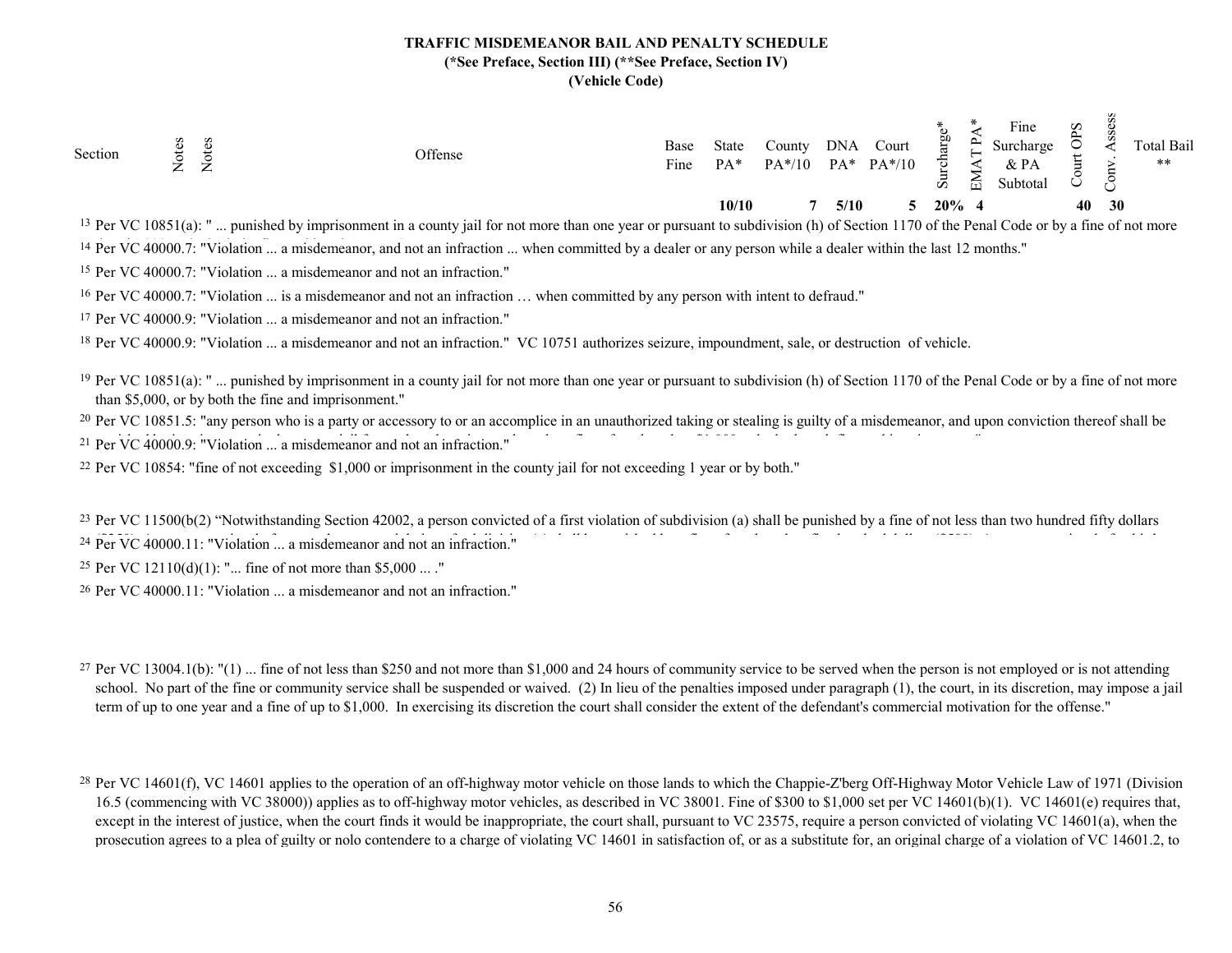| Section | ー<br>$\leftarrow$ | $\overline{\phantom{a}}$ | Offense                                                                                                                                                                             | Base<br>Fine | State<br>$PA*$ | County<br>$PA*/10$ | <b>DNA</b><br>$PA*$ | Court<br>$PA*/10$ | 60<br>ਜ<br>v. | ⊶<br>囩 | $\mathbf{r}$<br>Fine<br>Surcharge<br>& PA<br>Subtotal | $\tilde{\mathbf{S}}$ |           | Total Bail<br>$***$ |
|---------|-------------------|--------------------------|-------------------------------------------------------------------------------------------------------------------------------------------------------------------------------------|--------------|----------------|--------------------|---------------------|-------------------|---------------|--------|-------------------------------------------------------|----------------------|-----------|---------------------|
|         |                   |                          |                                                                                                                                                                                     |              | 10/10          |                    |                     | 5/10              | $20\%$ 4      |        |                                                       | 40                   | <b>30</b> |                     |
|         |                   |                          | <sup>29</sup> Per VC 14601 2(i) VC 14601 2 applies to the operation of an off-highway motor vehicle on those lands to which the Channie-Zhero Off-Highway Motor Vehicle Law of 1971 |              |                |                    |                     |                   |               |        |                                                       |                      |           |                     |

Per VC 14601.2(j), VC 14601.2 applies to the operation of an off-highway motor vehicle on those lands to which the Chappie-Z'berg Off-Highway Motor Vehicle Law of 1971 (Division 16.5 (commencing with VC 38000)) applies as to off-highway motor vehicles, as described in VC 38001. Fine of \$300 to \$1,000 set per VC 14601.2(d)(1). VC 14601.2(h) requires that, pursuant to VC 23575, the court shall require a person convicted of a violation of VC 14601.2 to install a certified ignition interlock device on a vehicle the person owns or operates.

- <sup>30</sup> Per VC 14601.3(f), VC 14601.3 applies to the operation of an off-highway motor vehicle on those lands to which the Chappie-Z'berg Off-Highway Motor Vehicle Law of 1971 (Division 16.5 (commencing with VC 38000)) applies as to off-highway motor vehicles, as described in VC 38001. Per VC 14601.3(e): "Any person convicted under this section of being an habitual traffic offender shall be punished as follows: (1) Upon first conviction, by imprisonment in the county jail for 30 days and by a fine of \$1,000. (2) Upon second conviction or any subsequent offense within seven years of a prior conviction under this section, by imprisonment in the county jail for 180 days and by a fine of \$2,000. (3) Any habitual traffic offender . . .who is convicted of a violation of Section 14601.2 shall be punished by imprisonment in the county jail for 180 days and by a fine of \$2,000. The penalty in this paragraph shall be consecutive to that imposed for the violation of any other law."
- <sup>31</sup> Per VC 14601.4(d), VC 14601.4 applies to the operation of an off-highway motor vehicle on those lands to which the Chappie-Z'berg Off-Highway Motor Vehicle Law of 1971 <sup>32</sup> Per VC 14601.5(h), VC 14601.5 applies to the operation of an off-highway motor vehicle on those lands to which the Chappie-Z'berg Off-Highway Motor Vehicle Law of 1971 (Division 16.5 (commencing with VC 38000)) applies as to off-highway motor vehicles, as described in VC 38001. Per 14601.4(b): "A person convicted under this section shall be imprisoned in the county jail and shall not be released upon work release, community service, or any other release program before the minimum period of imprisonment prescribed in Section 14601.2 is served." VC 14601.4(c) requires that, except in the interest of justice, when the court finds it would be inappropriate, the court shall, pursuant to VC 23575, require a person who is convicted of violating VC 14601.4 after the prosecution agrees to a plea of guilty or nolo contendere to a charge of violating VC 14601.4 in satisfaction of, or as a substitute for, an original charge of a violation of VC 14601.2 to install, for a period not to exceed three years, a certified ignition interlock device on a vehicle the person owns or

33 Per VC 40000.11: "Violation ... a misdemeanor and not an infraction."

<sup>34</sup> Per VC 14610.1(b): "(1) ... fine of not less than \$250 and not more than \$1,000 and 24 hours of community service to be served when the person is not employed or is not attending <sup>35</sup> Per VC 15309.5(b): "A first conviction under this section is punishable as either an infraction or a misdemeanor ... A second or subsequent conviction is punishable as a school. No part of the fine or community service shall be suspended or waived. (2) In lieu of the penalties imposed under paragraph (1), the court, in its discretion, may impose a jail term of un to one vear and a fine of un to \$1,000. In exercising its discretion the court shall consider the extent of the defendant's commercial motivation for the offense."

<sup>36</sup> Per VC 40000.11: "Violation ... a misdemeanor and not an infraction."

<sup>&</sup>lt;sup>37</sup> Per VC 16030: "... punishable by a fine not exceeding \$750 or imprisonment in the county jail not exceeding 30 days, or by both ... ." Court shall suspend or restrict the driver's license for one year of persons convicted of this offense.

<sup>&</sup>lt;sup>38</sup> Per VC 20001(b)(1): "... punished by imprisonment in the state prison, or in a county jail for not more than one year, or by a fine of not less than \$1,000 nor more than \$10,000, or by both that imprisonment and fine."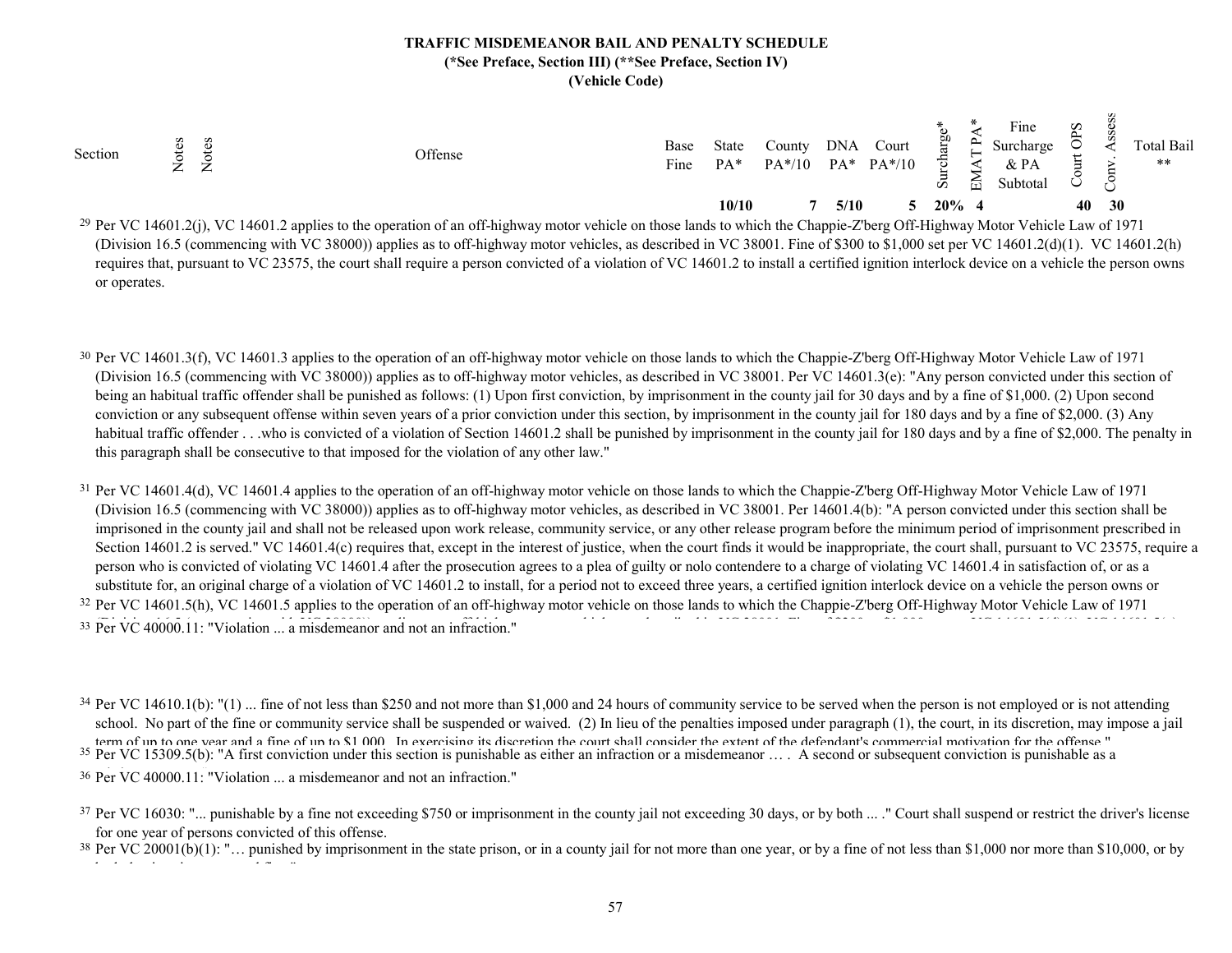| Section | Z | ⇁<br>← |                                                                                  | Offense | Base<br>Fine | <b>State</b><br>$PA*$ | County<br>$PA*/10$ | <b>DNA</b> | Court<br>$PA^*$ $PA^*/10$ | ξņ<br>ਠ<br>5 | $\mathsf{P}$<br>≺<br>문 | $\mathbf{r}$<br>Fine<br>Surcharge<br>& PA<br>Subtotal | Sd | ಲ     | Total Bail<br>$***$ |
|---------|---|--------|----------------------------------------------------------------------------------|---------|--------------|-----------------------|--------------------|------------|---------------------------|--------------|------------------------|-------------------------------------------------------|----|-------|---------------------|
|         |   |        |                                                                                  |         |              | 10/10                 |                    | 5/10       |                           |              | $20\%$ 4               |                                                       |    | 40 30 |                     |
|         |   |        | <sup>39</sup> Per VC 40000.13: "Violation  a misdemeanor and not an infraction." |         |              |                       |                    |            |                           |              |                        |                                                       |    |       |                     |

<sup>40</sup> Per VC 21464: "(d) Any willful violation of subdivision (a), (b), or (c) that results in injury to, or the death of a person is punishable by imprisonment pursuant to subdivision (h) of <sup>41</sup> Per VC 40000.13: "Violation ... a misdemeanor and not an infraction."

42 Per VC 40000.13: "Violation ... a misdemeanor and not an infraction." Per VC 21651(c): "Punished by imprisonment pursuant to subdivision (h) of Section 1170 of the Penal Code, or <sup>43</sup> Per VC 21655.9(eg): "This section is repealed as of September 30, 2025." 44 Per VC 21702(e).

<sup>45</sup> A "serious traffic violation" as defined in VC 15210 and subject to sanctions under VC 15306 or VC 15308. Per VC 15306: "No driver may operate a commercial motor vehicle for a  $46$  Per VC 22513(e): "... punishable by a fine of not more than \$2,500, or by imprisonment in a county jail for not more than three months, or by both that fine and imprisonment." period of 60 days if the person is convicted, on or after January 1, 1992, of a serious traffic violation involving a commercial motor vehicle and the offense occurred within three years

<sup>47</sup> Per VC 22513.1 (e) "A person who willfully violates this section is guilty of a misdemeanor, and is punishable by a fine of not more than two thousand five hundred dollars (\$2,500), or by imprisonment in a county jail for not more than three months, or by both that fine and imprisonment."

<sup>48</sup> Per VC 22513.1(c) (e): "... punishable by a fine of not more than \$2,500, or by imprisonment in a county jail for not more than three months, or by both that fine and imprisonment." 49 Per VC 40000.15: "Violation … a misdemeanor and not an infraction."

<sup>50</sup> Per VC 40000.15: "Violation ... a misdemeanor and not an infraction." Sen. Bill 752 (Stats. 2013, ch. 605). Per VC 22658(j)(2): "punishable by a fine of not more than \$2,500, or by <sup>51</sup> Per VC 40000.15: "Violation ... a misdemeanor and not an infraction."

<sup>52</sup> Per VC 23103(c): "Except as provided in section 40008, ... punished by imprisonment in a county jail for not less than five days nor more than 90 days or by a fine of not less than \$145 nor more than \$1,000, or by both that fine and imprisonment, except as provided in Section 23104 or 23105."

<sup>53</sup> Per VC 23104(a): "imprisonment in the county jail for not less than 30 days nor more than six months or by a fine of not less than \$220 nor more than \$1,000, or by both the fine and imprisonment" for reckless driving causing bodily injury.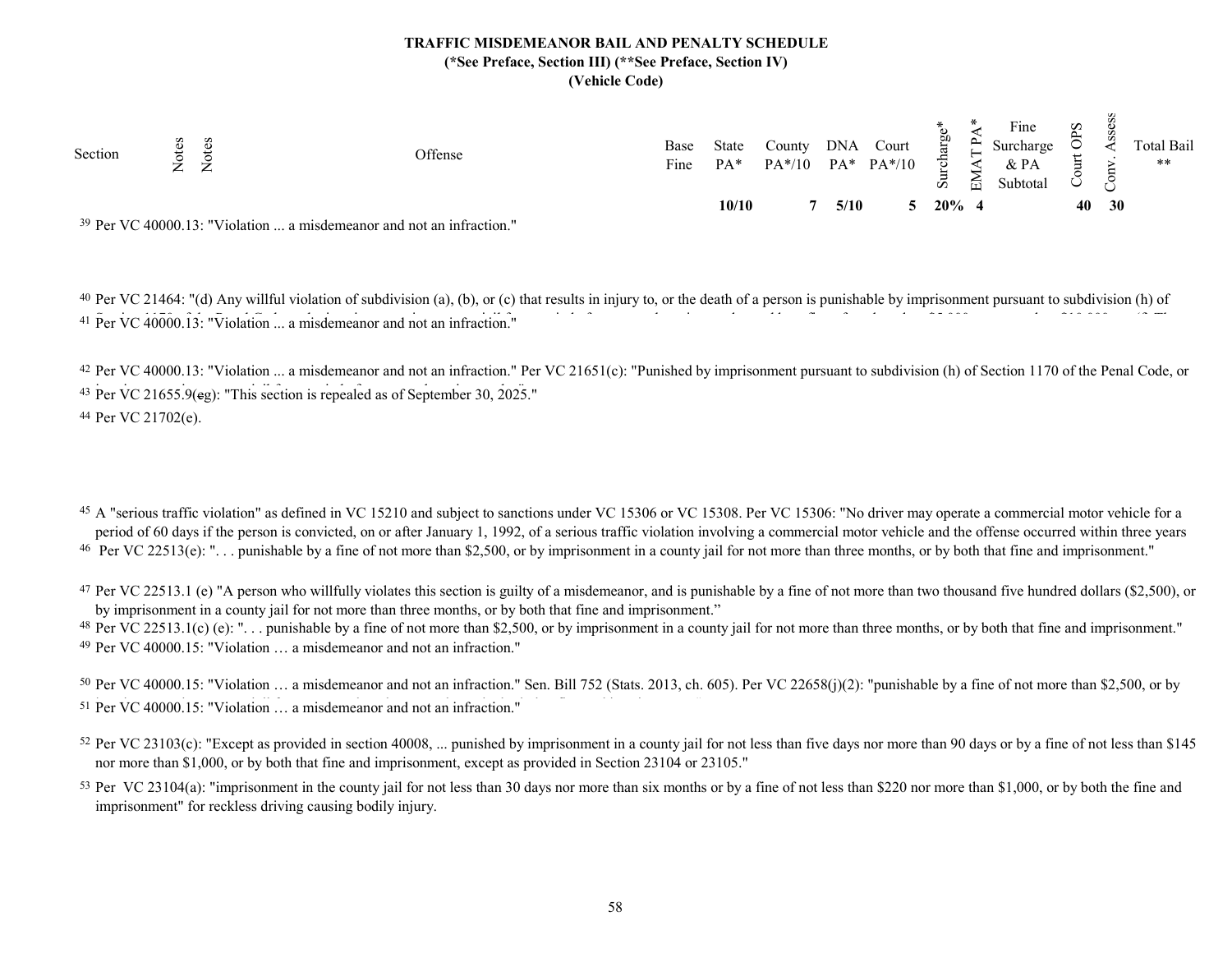| $PA^*$ $PA^*/10$<br>$\&$ PA<br>Fine<br>$PA*/10$<br>$PA*$<br>$\epsilon$<br>$\leftarrow$<br>$\tilde{\mathcal{S}}$<br>된<br>Subtotal<br>ö, |
|----------------------------------------------------------------------------------------------------------------------------------------|
| 30<br>10/10<br>$20\%$ 4<br>40<br>5/10                                                                                                  |

<sup>54</sup> Per VC 23104(b): "Any person convicted of reckless driving which proximately causes great bodily injury, as defined in Section 12022.7 of the Penal Code, to any person other than the driver, who previously has been convicted of a violation of Section 23103, 23104, 23109, 23152, or 23153, shall be punished by imprisonment pursuant to subdivision (h) of Section 1170 of the Penal Code, by imprisonment in the county jail for not less than 30 days nor more than six months or by a fine of not less than \$220 nor more than \$1,000 or by both the fine and imprisonment."

<sup>55</sup> Per VC 23105(a): Reckless driving causing loss of consciousness, concussion, bone fracture, protracted loss or impairment of function of a bodily member or organ, a wound requiring extensive suturing, a serious disfigurement, brain injury, or paralysis is "punished by imprisonment pursuant to subdivision (h) of Section 1170 of the Penal Code, or imprisonment in a county jail for not less than 30 days nor more than six months, or by a fine of not less than \$220 nor more than \$1,000, or by both that fine and imprisonment."

<sup>56</sup> Per VC 23109(e)(1): "A person convicted of a violation of subdivision (a) shall be punished by imprisonment in a county jail for not less than 24 hours nor more than 90 days or by a fine of not less than \$355 nor more than \$1,000, or by both that fine and imprisonment. The person shall also be required to perform 40 hours of community service."

<sup>57</sup> Per VC 23109(i), "(1) A person who violates subdivision (b), (c), or (d) shall upon conviction of that violation be punished by imprisonment in a county jail for not more than 90 days, by a fine of not more than five hundred dollars (\$500), or by both that fine and imprisonment.

(2) (A) Commencing July 1, 2025, the court may order the privilege to operate a motor vehicle suspended for 90 days to six months for a person who violates subdivision (c), as provided in subparagraph (B) of paragraph (8) of subdivision (a) of Section 13352, only if the violation occurred as part of a sideshow. For purposes of this section, "sideshow" is defined as an event in which two or more persons block or impede traffic on a highway, for the purpose of performing motor vehicle stunts, motor vehicle speed contests, motor vehicle exhibitions of speed, or reckless driving, for spectators.

(B) The person's privilege to operate a motor vehicle may be restricted for 90 days to six months to necessary travel to and from that person's place of employment and, if driving a motor vehicle is necessary to perform the duties of the person's employment, restricted to driving in that person's scope of employment.

(C) If the court is considering suspending or restricting the privilege to operate a motor vehicle pursuant to this paragraph, the court shall also consider whether a medical, personal, or family hardship exists that requires a person to have a driver's license for such limited purpose as the court deems necessary to address the hardship. This subdivision does not interfere

<sup>58</sup> Per VC 23109(e)(2): "punishable by imprisonment in a county jail for not less than 30 days nor more than six months or by a fine of not less than \$500 nor more than \$1000, or by both the fine and imprisonment."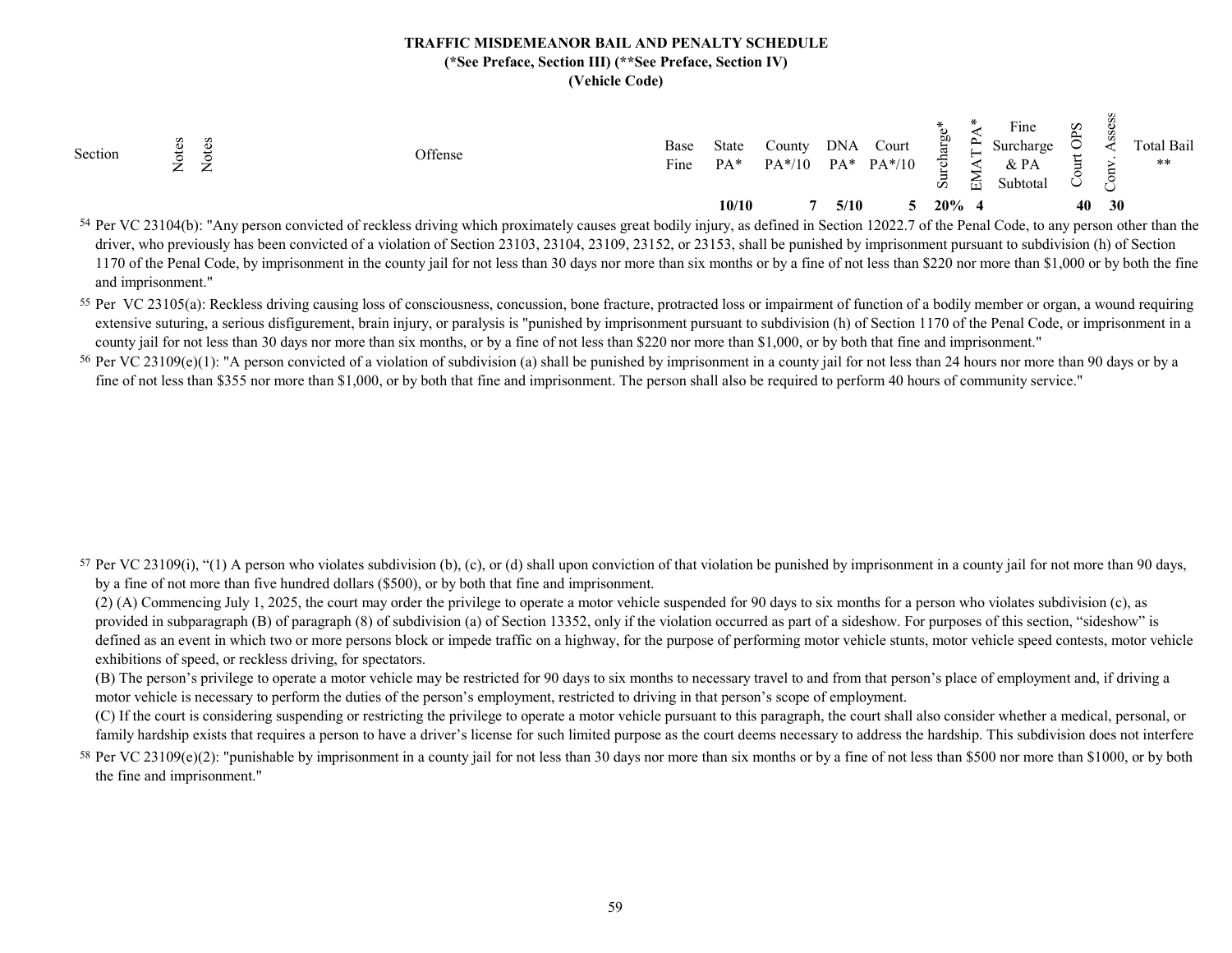| Section<br>Offense<br>⇁<br>$\sim$<br>$\leftarrow$ | Base<br>Fine | State<br>$PA*$ | $\mathcal{L}$ ounty<br>$PA*/10$ | <b>DNA</b> | Court<br>$PA^*$ $PA^*/10$ | æ<br>ਨ<br>$\ddot{\circ}$ | $\mathbf{r}$<br>둅 | $\mathbf{r}$<br>Fine<br>Surcharge<br>& PA<br>Subtotal | $\mathbf{S}^{\mathsf{c}}$ | ◡  | Total Bail<br>$***$ |
|---------------------------------------------------|--------------|----------------|---------------------------------|------------|---------------------------|--------------------------|-------------------|-------------------------------------------------------|---------------------------|----|---------------------|
|                                                   |              | 10/10          |                                 | 5/10       |                           | $20\%$ 4                 |                   |                                                       | 40                        | 30 |                     |

<sup>59</sup> Per VC 23109.1(a): a speed contest causing loss of consciousness, concussion, bone fracture, protracted loss or impairment of function of a bodily member or organ, a wound requiring extensive suturing, a serious disfigurement, brain injury, or paralysis is "punished by imprisonment pursuant to subdivision (h) of Section 1170 of the Penal Code, or imprisonment in a county jail for not less than 30 days nor more than six months, or by a fine of not less than \$500 nor more than \$1,000, or by both that fine and imprisonment."

- <sup>60</sup> Per PC 1463.14(b), the county board of supervisors may authorize an additional penalty in the amount equal to the cost of testing, less \$50 deposited with the county treasurer per PC 1463.14(a). \$390 minimum base fine per VC 23536 and VC 23538. The "Total Bail" must be distributed in accordance with statutory distribution pursuant to PC
- $61$  Base fine for first offense per VC 23554 and VC 23556. Per PC 1463.14(b), the county board of supervisors may authorize an additional penalty in the amount equal to the cost of testing, less \$50 deposited with the county treasurer per PC 1463.14(a).

 $62$  Base fine for first offense per VC 23554 and VC 23556. Per PC 1463.14(b), the county board of supervisors may authorize an additional penalty in the amount equal to the cost of testing, less \$50 deposited with the county treasurer per PC 1463.14(a).

 $63$  Per VC 23224(e): "Any person convicted for a violation of subdivision (a) or (b) ... shall be punished upon conviction by a fine of not more than \$1,000 or by imprisonment in the

<sup>64</sup> Per VC 23247(f): Punishment shall be imprisonment for not more than six months or by a fine of not more than \$5,000 or both.

65 Per VC 23573(i): "… punished by imprisonment in the county jail for not more than six months or by a fine of not more than \$5,000 or by both that fine and imprisonment."

<sup>66</sup> Per VC 40000.15: "Violation ... a misdemeanor and not an infraction." Per VC 24002.5(b): " ... a fine of not less than \$1,000 and not more than \$5,000 ... . No part of any fine imposed  $67$  Per VC 40000.15: "Violation ... a misdemeanor and not an infraction." Per VC 24011.3(c)(1): "fine of not more than \$500."

68 Per VC 40000.15: "Violation ... a misdemeanor and not an infraction."

<sup>69</sup> Vehicle Code section 27150.1 authorizes citation as a misdemeanor. Penal Code sections 17 and 19.8 allow charging VC 27150.1 as an infraction with a fine of up to \$250.

<sup>70</sup> VC 27317 limits fine amount to \$5,000. Per VC 27317 (c), a violation of subdivision (a) or (b) is a misdemeanor punishable by a fine of up to five thousand dollars (\$5,000) or by 71 Per VC 27362(a)(1): "… fine not exceeding \$400 … ."

72 Per VC 40000.15: "Violation ... a misdemeanor and not an infraction."

73 Per VC 31404: "Any person who operates, or any owner or farm labor contractor who knowingly allows the operation of, a farm labor vehicle in violation of subdivision (b) or (d) of <sup>74</sup> Per VC 31402(b): " ... fine of not less than \$1,000 and not more than \$5,000 ... . No part of any fine imposed ... may be suspended."

<sup>75</sup> Per VC 32002(b): "... a violation of this subdivision shall be punished ... by a fine of not less than \$2,000 ... ."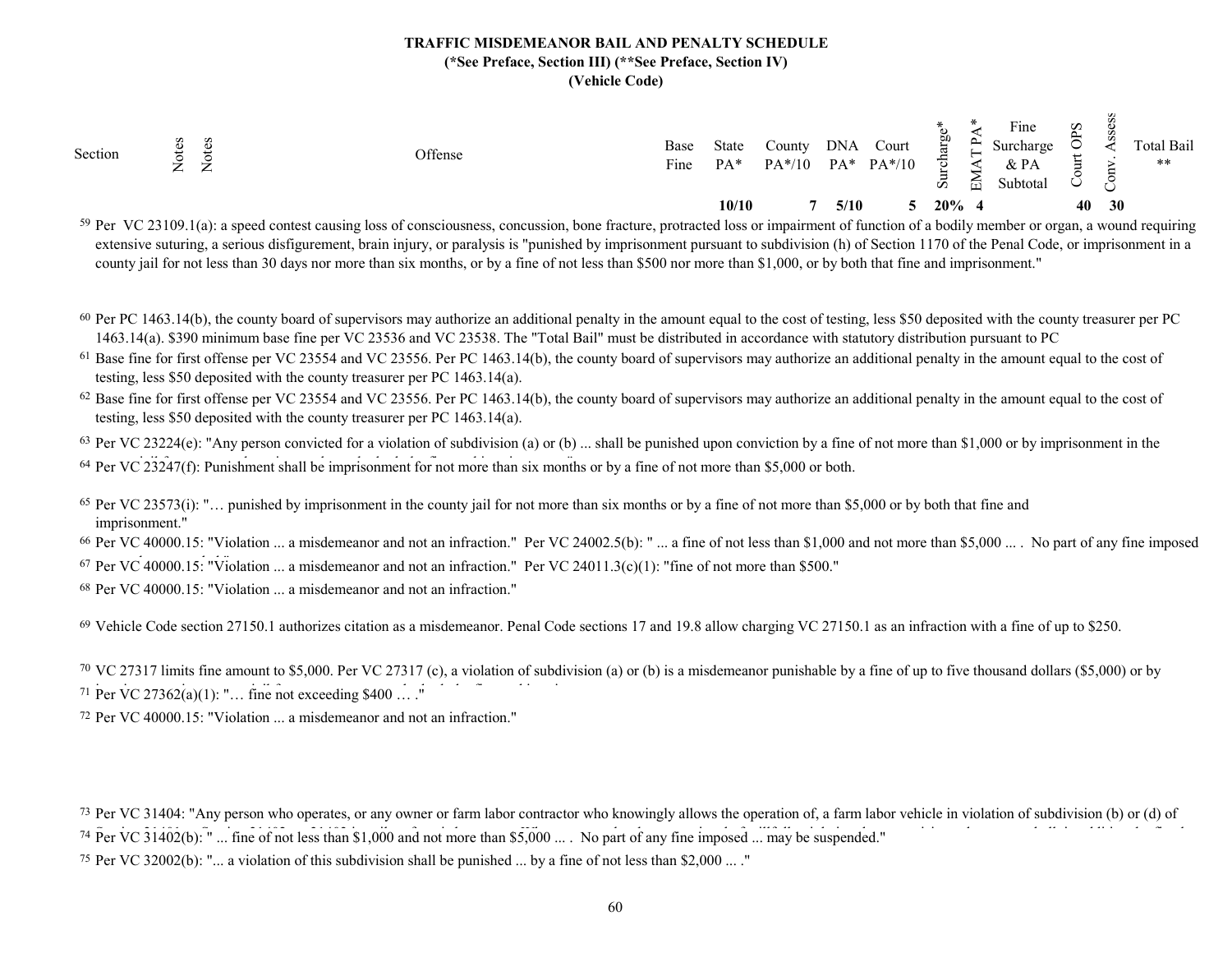| Section | S<br>$\omega$<br>$\vec{R}$<br>$\overline{\phantom{0}}$<br>$\approx$<br>$\leftarrow$ | Offense                                                                          | Base<br>Fine | <b>State</b><br>$PA*$ | County<br>$PA*/10$ | <b>DNA</b> | Court<br>$PA^*$ $PA^*/10$ | ξō<br>ਨ<br>5 | $\mathbf{r}$<br>喬 | Fine<br>Surcharge<br>& PA<br>Subtotal | $\mathbf{S}^{\mathbf{c}}$ | پ               | Total Bail<br>$***$ |
|---------|-------------------------------------------------------------------------------------|----------------------------------------------------------------------------------|--------------|-----------------------|--------------------|------------|---------------------------|--------------|-------------------|---------------------------------------|---------------------------|-----------------|---------------------|
|         |                                                                                     |                                                                                  |              | 10/10                 |                    | 5/10       |                           | $20\%$ 4     |                   |                                       | 40                        | 30 <sup>°</sup> |                     |
|         |                                                                                     | <sup>76</sup> Per VC 40000.19: "Violation  a misdemeanor and not an infraction." |              |                       |                    |            |                           |              |                   |                                       |                           |                 |                     |

77 Per VC 40000.22(a): A violation of "subdivision (b) or (d) of Section 34501.12 … relating to applications for inspections is a misdemeanor and not an infraction. ... (c)This section shall become operative on January 1, 2016 ... ."

<sup>78</sup> Per VC 40000.21: Violation "... a misdemeanor and not an infraction." Per VC 34501.3(c) : "For a violation of paragraph (2) of subdivision (a), a first offense is punishable by a fine of  $79$  Per VC 40000.21: Violation "... a misdemeanor and not an infraction."

80 Per VC 42001.3(b).

81 Per VC 40000.21: Violation "... a misdemeanor and not an infraction."

82 Per VC 40000.22(b): Violation "... a misdemeanor and not an infraction."

83 Per VC 40000.21: Violation "... a misdemeanor and not an infraction."

84 Per VC 35784, the penalty for violation is as follows:

"(e) A violation of equipment requirements contained in Division 12 (commencing with Section 24000), by any person operating a pilot car shall not be considered a violation of any terms or conditions of a special permit under subdivision (a); (f) (1) Any person convicted of a violation of the terms and conditions of a special permit shall be punished by a fine not exceeding \$500 or by imprisonment in the county jail for a period not exceeding six months, or by both that fine and imprisonment. (2) In addition, if the violation involves weight in excess of that authorized by the permit, an additional fine shall be levied as specified in Section 42030 on the amount of weight in excess of the amount authorized by the permit."

85 Per VC 35784.5(a): "Any person convicted of transporting an extralegal load on a highway, or causing or directing the operation of or driving on a highway any vehicle or combination 86 Fine specified by VC 42030. Per VC 40000.23: "Violation ... a misdemeanor and not an infraction."

87 Per VC 38316(b): "... fine of not less than \$50 ... ."

88 Fine of: "... not less than \$100 nor more than \$1,000 ... ."

89 Fine of: "... not more than \$1,000 ... ."

90 Per VC 4000.24, violation is: "... a misdemeanor and not an infraction ... ."

91 Fine of "... not more than \$10,000."

92 Per VC 40000.25: "Violation … a misdemeanor and not an infraction."

<sup>93</sup> Per VC 40008(a): "... shall be punished by imprisonment in a county jail for not more than six months and by a fine of not more than \$2,500."

94 Per VC 40008(b): " … shall be punished by imprisonment in a county jail for not more than one year and by a fine of not more than \$5,000."